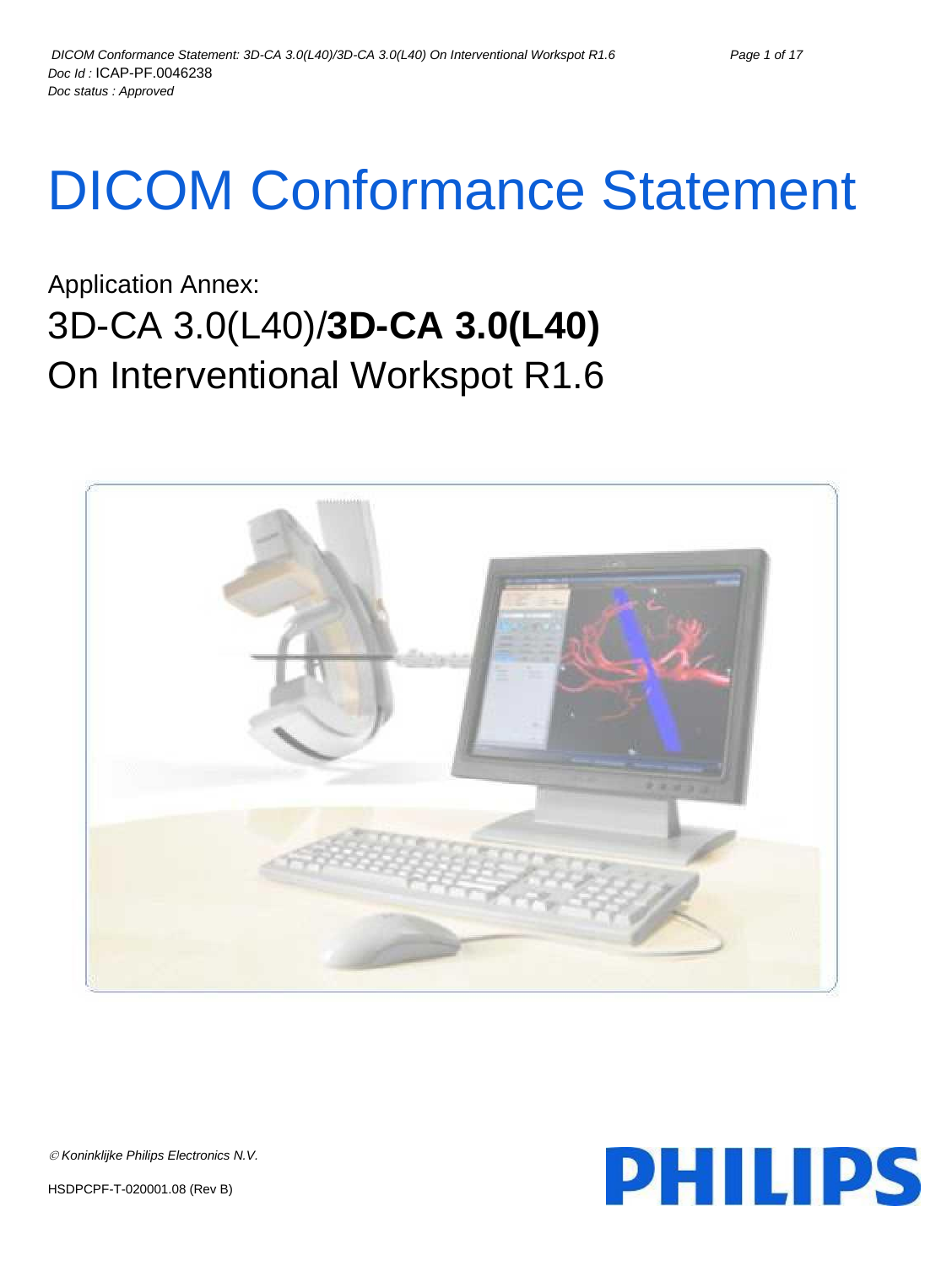**Issued by:** Philips Medical Systems Nederland BV, a Philips Healthcare company,

P.O. Box 10.000 5680 DA Best The Netherlands

Internet: https://www.philips.com/healthcare/about/customer-support

Document Number: ICAP-PF.0046238 Date: 02-March-2020

*Koninklijke Philips Electronics N.V.*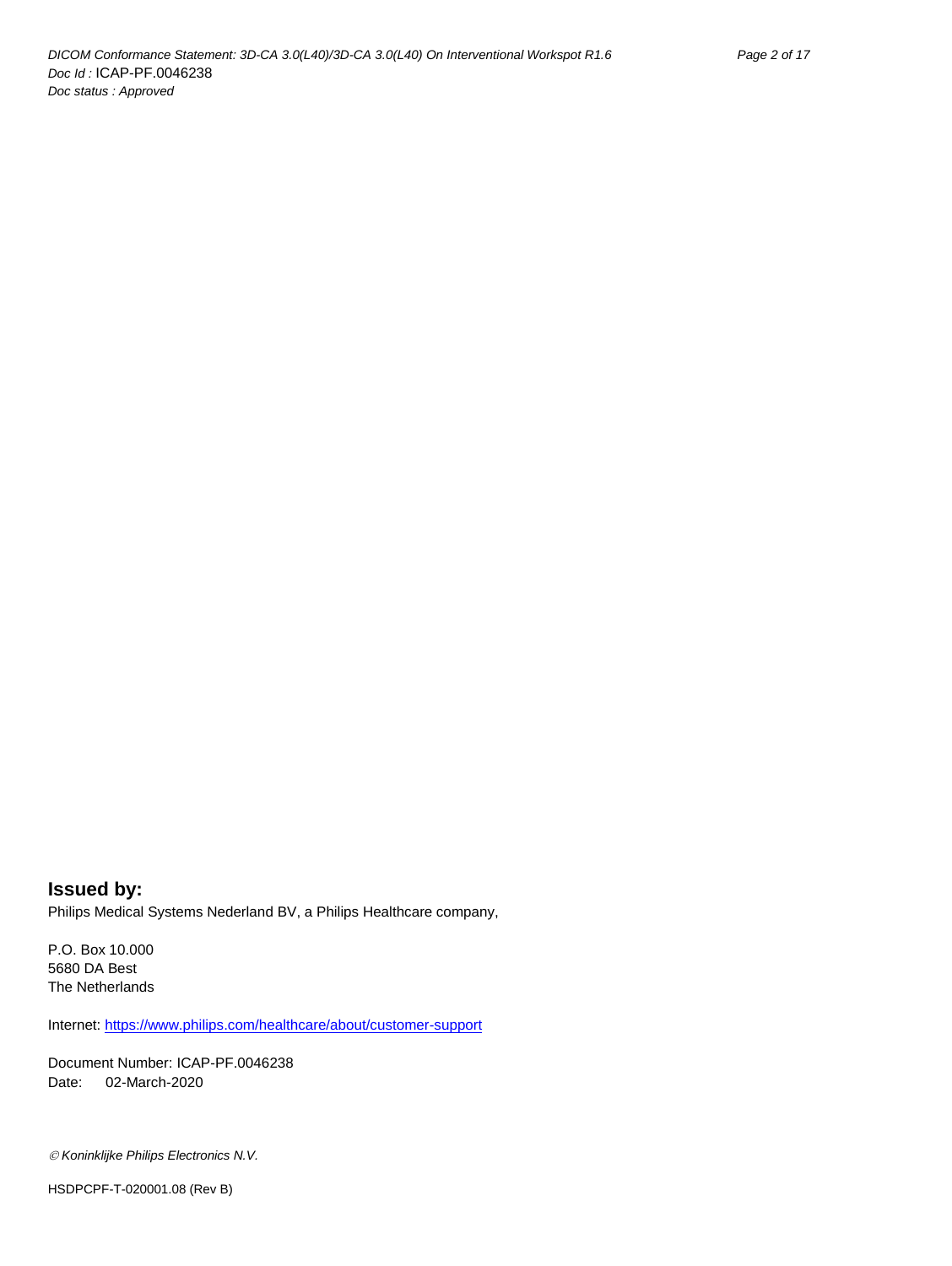## **Table of Contents**

| $\mathbf{1}$ . |  |
|----------------|--|
| 1.1.           |  |
| 1.2.           |  |
| 2.             |  |
| 2.1.           |  |
| 2.1.1          |  |
| 2.1.2.         |  |
| 2.1.2.1        |  |
| 2.1.2.2        |  |
| 2.1.2.3.       |  |
| 2.1.2.4        |  |
| 2.1.2.5.       |  |
| 3.             |  |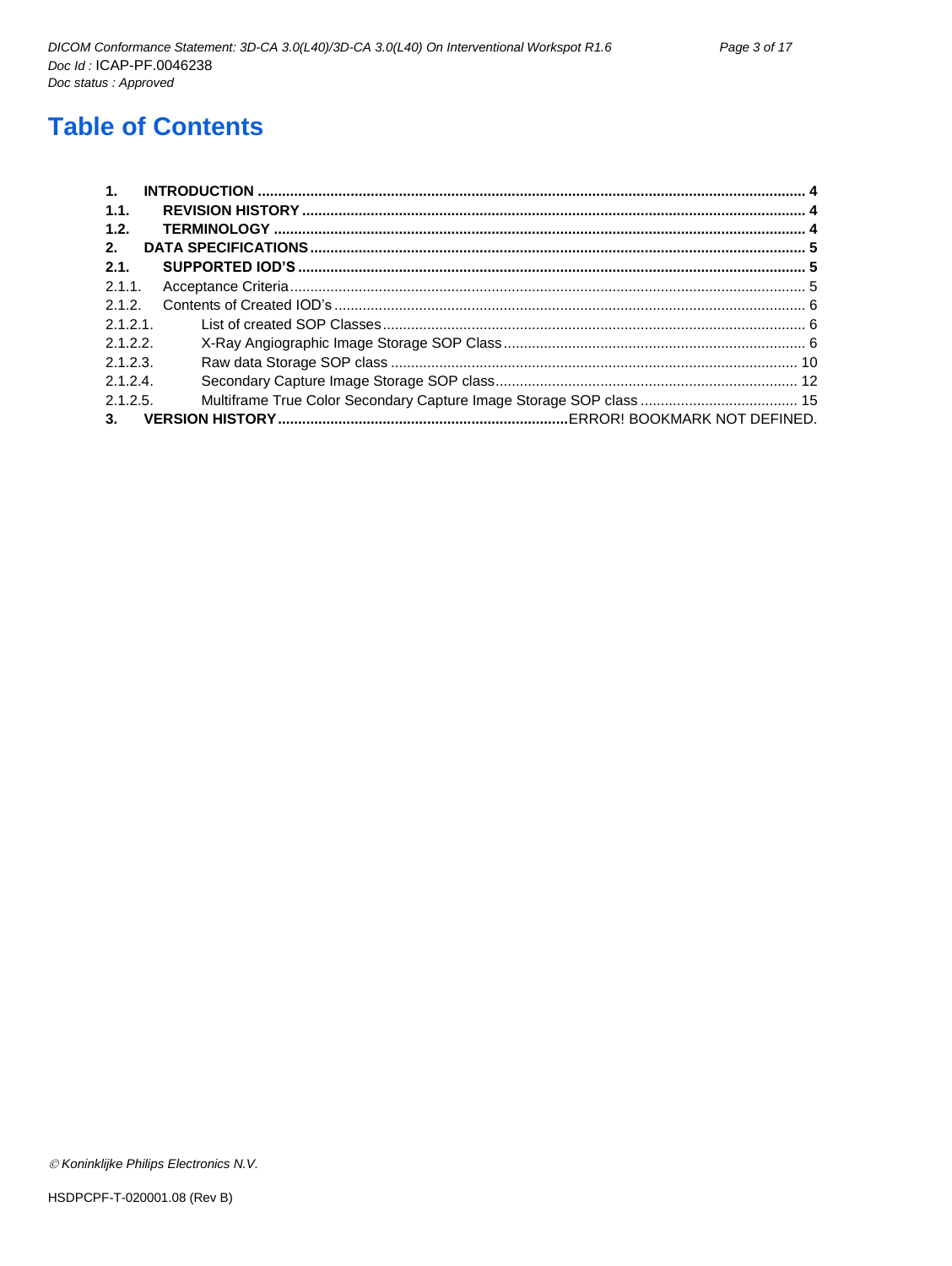## <span id="page-3-0"></span>**1. Introduction**

This DICOM Conformance Statement annex is applicable to the 3D-CA 3.0(L40)/**3D-CA 3.0**(L40) later referred to as 3D-CA 3.0(L40)/3D-CA 3.0(L40) Application. In general the 3D-CA 3.0/**3D-CA 3.0** Application is the user environment for viewing and analyzing XA images, it allows generation of 3D coronary angiography models.

## <span id="page-3-1"></span>**1.1. Revision History**

The revision history below provides dates and differences among individual document versions.

#### **Table 1: Revision History**

| <b>Document Version</b> | Date of Issue | <b>Status</b> | <b>Description</b> |
|-------------------------|---------------|---------------|--------------------|
| 00                      | 02-March-2020 | Approved      | Final Version      |

## <span id="page-3-2"></span>**1.2. Terminology**

| <b>DICOM</b> | Digital Imaging and Communications in Medicine |
|--------------|------------------------------------------------|
| <b>IOD</b>   | Information Object Definition                  |
| UID          | Unique Identifier                              |
| XА           | X-Ray Angiography                              |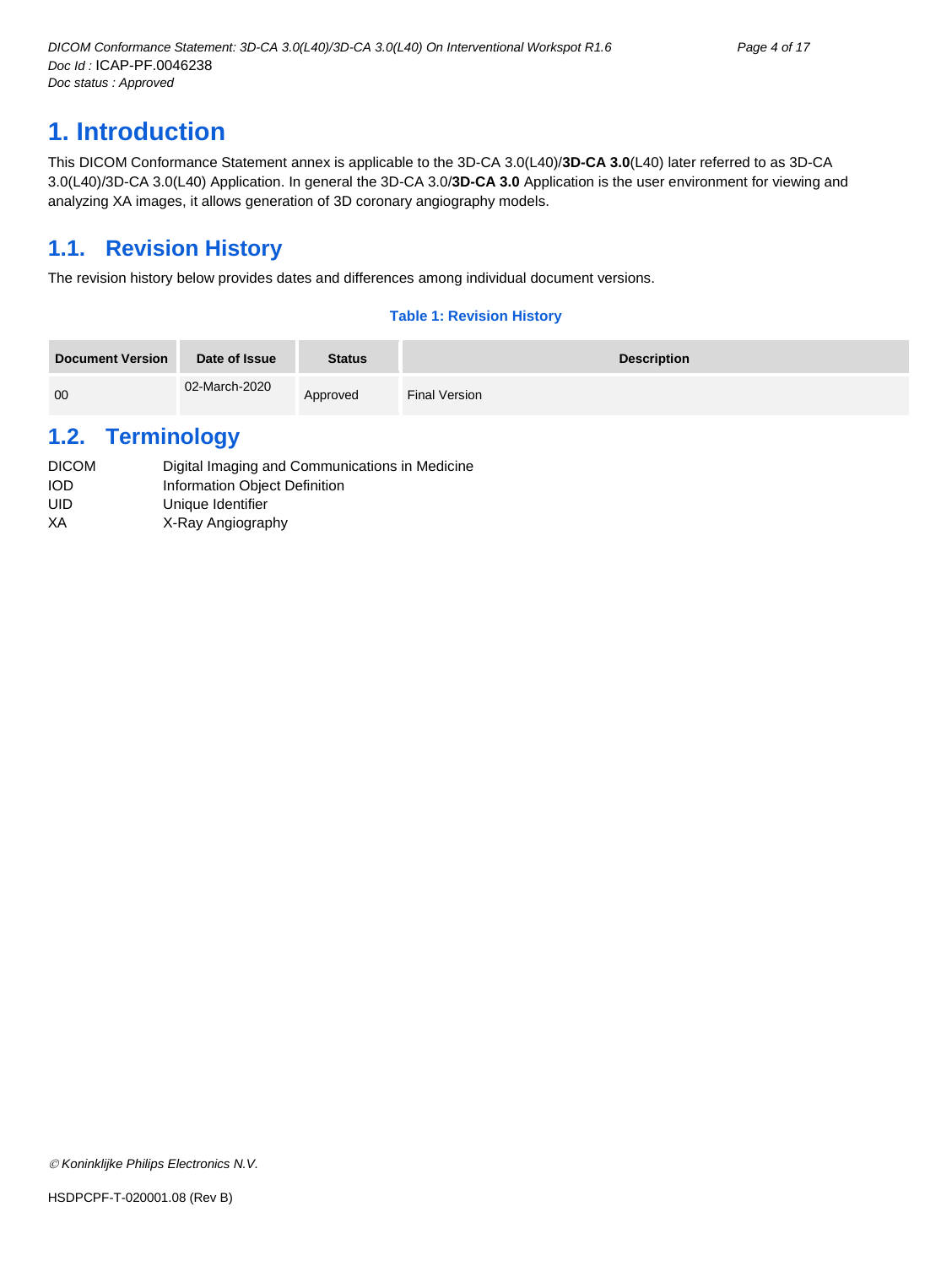## <span id="page-4-0"></span>**2. Data Specifications**

## <span id="page-4-1"></span>**2.1. Supported IOD's**

This section specifies each IOD accepted and / or created by 3D-CA 3.0(L40)/**3D-CA 3.0(L40)**.

ACCEPTED The applicable IOD is accepted for storage in the repository of the hosting platform and supported for import 3D-CA 3.0(L40)/**3D-CA 3.0(L40)** Application for viewing and analysis.

CREATED The 3D-CA 3.0(L40)/**3D-CA 3.0(L40)** Application supports generation of derived data by using the applicable IOD and is able to store this data in the repository of the hosting platform.

#### **Table 2: Supported IOD's**

| <b>IOD</b>                                            | <b>Support</b>               |                 |                |
|-------------------------------------------------------|------------------------------|-----------------|----------------|
| <b>Name</b>                                           | UID                          | <b>ACCEPTED</b> | <b>CREATED</b> |
| Raw Data Storage SOP Class                            | 1.2.840.10008.5.1.4.1.1.66   | No              | Yes            |
| X-Ray Angiographic Image Storage SOP Class            | 1.2.840.10008.5.1.4.1.1.12.1 | Yes             | Yes            |
| Secondary Capture Image Storage SOP Class             | 1.2.840.10008.5.1.4.1.1.7    | No              | Yes            |
| Multiframe True Color Secondary Capture Image Storage | 1.2.840.10008.5.1.4.1.1.7.4  | <b>No</b>       | Yes            |

#### <span id="page-4-2"></span>**2.1.1. Acceptance Criteria**

This section specifies the acceptance criteria applied by 3D-CA 3.0(L40)/**3D-CA 3.0(L40)** Application to which a dataset should adhere before it can be imported into the application. This can be criteria on the highest level (e.g. data from a certain manufacturer or system model) or certain DICOM attributes mandatory to be present into the dataset holding a specific value. In case one or more Philips private attributes are required, then a list of supported Philips system models will be mentioned.

#### **Table 3: Accepted system models**

| Manufacturer   | <b>Modality</b> | System Model Name(s) |
|----------------|-----------------|----------------------|
| Not applicable | Not applicable  | Not applicable       |

#### **Table 4: Accepted transfer syntaxes per IOD**

| <b>IOD</b>                                    |                              | <b>Transfer Syntax</b>                                                                                                                                                                                                                                                                                                |                                                                                                                                                                                                                          |  |  |
|-----------------------------------------------|------------------------------|-----------------------------------------------------------------------------------------------------------------------------------------------------------------------------------------------------------------------------------------------------------------------------------------------------------------------|--------------------------------------------------------------------------------------------------------------------------------------------------------------------------------------------------------------------------|--|--|
| <b>Name</b>                                   | <b>UID</b>                   | <b>Name</b>                                                                                                                                                                                                                                                                                                           | <b>UID</b>                                                                                                                                                                                                               |  |  |
| X-Ray Angiographic Image Storage SOP<br>Class | 1.2.840.10008.5.1.4.1.1.12.1 | Implicit VR Little Endian<br>Explicit VR Big Endian<br><b>Explicit VR Little Endian</b><br>JPEG 2000 Image Compression<br>JPEG 2000 Image Compression<br>(Lossless Only)<br>JPEG Baseline (Process 1)<br>JPEG Extended (Process 2 & 4)<br>JPEG Lossless, Non-Hierarchical,<br>FOP (Process 14)<br><b>RLE Lossless</b> | 1.2.840.10008.1.2<br>1.2.840.10008.1.2.2<br>1.2.840.10008.1.2.1<br>1.2.840.10008.1.2.4.91<br>1.2.840.10008.1.2.4.90<br>1.2.840.10008.1.2.4.50<br>1.2.840.10008.1.2.4.51<br>1.2.840.10008.1.2.4.70<br>1.2.840.10008.1.2.5 |  |  |

#### **Table 5: Accepted attribute values**

| <b>Attribute Name</b> | <b>Attribute Number</b> | Values / Comments |
|-----------------------|-------------------------|-------------------|
| Not applicable        | Not applicable          | Not applicable    |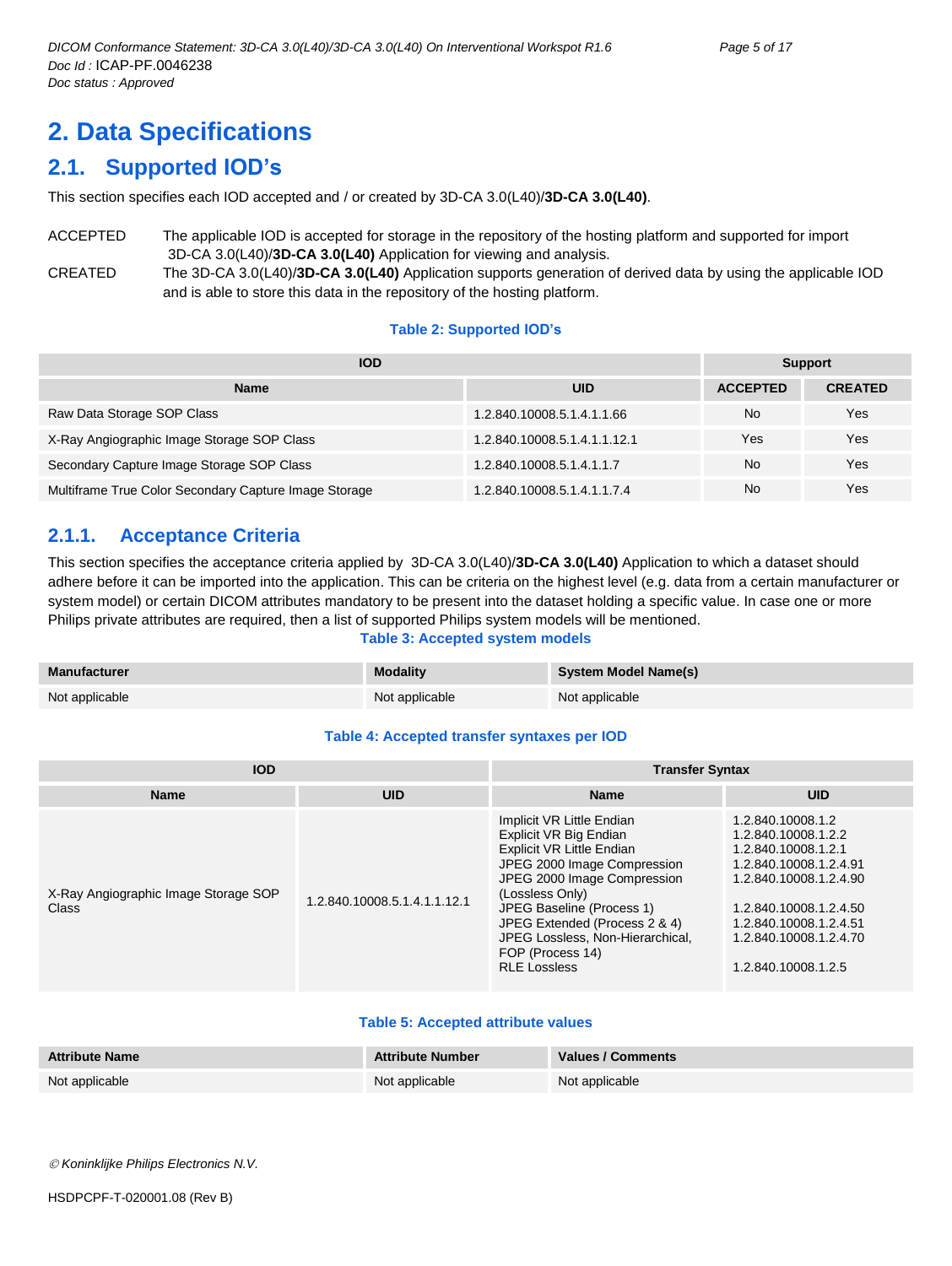### <span id="page-5-0"></span>**2.1.2. Contents of Created IOD's**

This section specifies in detail the attribute contents of created data objects. Attributes are grouped together by its corresponding module as specified by DICOM standard. Philips private attributes are excluded for specification.

Abbreviations used in the Module table for the column "Presence of Value" are:

- ALWAYS The attribute is always present with a value
- EMPTY The attribute is always present without any value (attribute sent zero length)
- VNAP The attribute is always present and its Value is Not Always Present (attribute sent zero length if no value is present)

ANAP The attribute is present under specified condition – if present then it will always have a value

The abbreviations used in the Module table for the column "Source" are:

- AUTO The attribute value is generated automatically
- CONFIG The attribute value source is a configurable parameter
- COPY The attribute value source is another SOP instance
- FIXED The attribute value is hard-coded in the application
- IMPLICIT The attribute value source is a user-implicit setting
- MPPS The attribute value is the same as that use for Modality Performed Procedure Step
- MWL The attribute value source is a Modality Worklist
- USER The attribute value source is explicit user input

#### <span id="page-5-1"></span>**2.1.2.1. List of created SOP Classes**

#### **Table 6: List of created SOP Classes**

| <b>SOP Class Name</b>                                           | <b>SOP Class UID</b>         |
|-----------------------------------------------------------------|------------------------------|
| X-Ray Angiographic Image Storage SOP Class                      | 1.2.840.10008.5.1.4.1.1.12.1 |
| Raw Data Storage SOP Class                                      | 1.2.840.10008.5.1.4.1.1.66   |
| Secondary Capture Image Storage SOP Class                       | 1.2.840.10008.5.1.4.1.1.7    |
| Multiframe True Color Secondary Capture Image Storage SOP Class | 1.2.840.10008.5.1.4.1.1.7.4  |

#### <span id="page-5-2"></span>**2.1.2.2. X-Ray Angiographic Image Storage SOP Class**

#### **Table 7: IOD of Created X-Ray Angiographic Image Storage Instances**

| <b>Information Entity</b> | <b>Module</b>                   | <b>Presence Of Module</b> |
|---------------------------|---------------------------------|---------------------------|
| Patient                   | <b>Patient Module</b>           | <b>ALWAYS</b>             |
| Study                     | <b>General Study Module</b>     | <b>ALWAYS</b>             |
| <b>Series</b>             | <b>General Series Module</b>    | <b>ALWAYS</b>             |
| Equipment                 | <b>General Equipment Module</b> | <b>ALWAYS</b>             |
| Image                     | General Image Module            | <b>ALWAYS</b>             |
|                           | Image Pixel Module              | <b>ALWAYS</b>             |
|                           | Cine Module                     | <b>ALWAYS</b>             |
|                           | Multi-Frame Module              | <b>ALWAYS</b>             |
|                           | <b>Display Shutter Module</b>   | <b>ALWAYS</b>             |
|                           | X-Ray Image Module              | <b>ALWAYS</b>             |
|                           | X-Ray Acquisition Module        | <b>ALWAYS</b>             |
|                           | X-Ray Table Module              | <b>ALWAYS</b>             |
|                           | <b>XA Positioner Module</b>     | <b>ALWAYS</b>             |
|                           | DX Detector Module              | <b>ALWAYS</b>             |
|                           | <b>VOI LUT Module</b>           | <b>ALWAYS</b>             |
|                           | SOP Common Module               | <b>ALWAYS</b>             |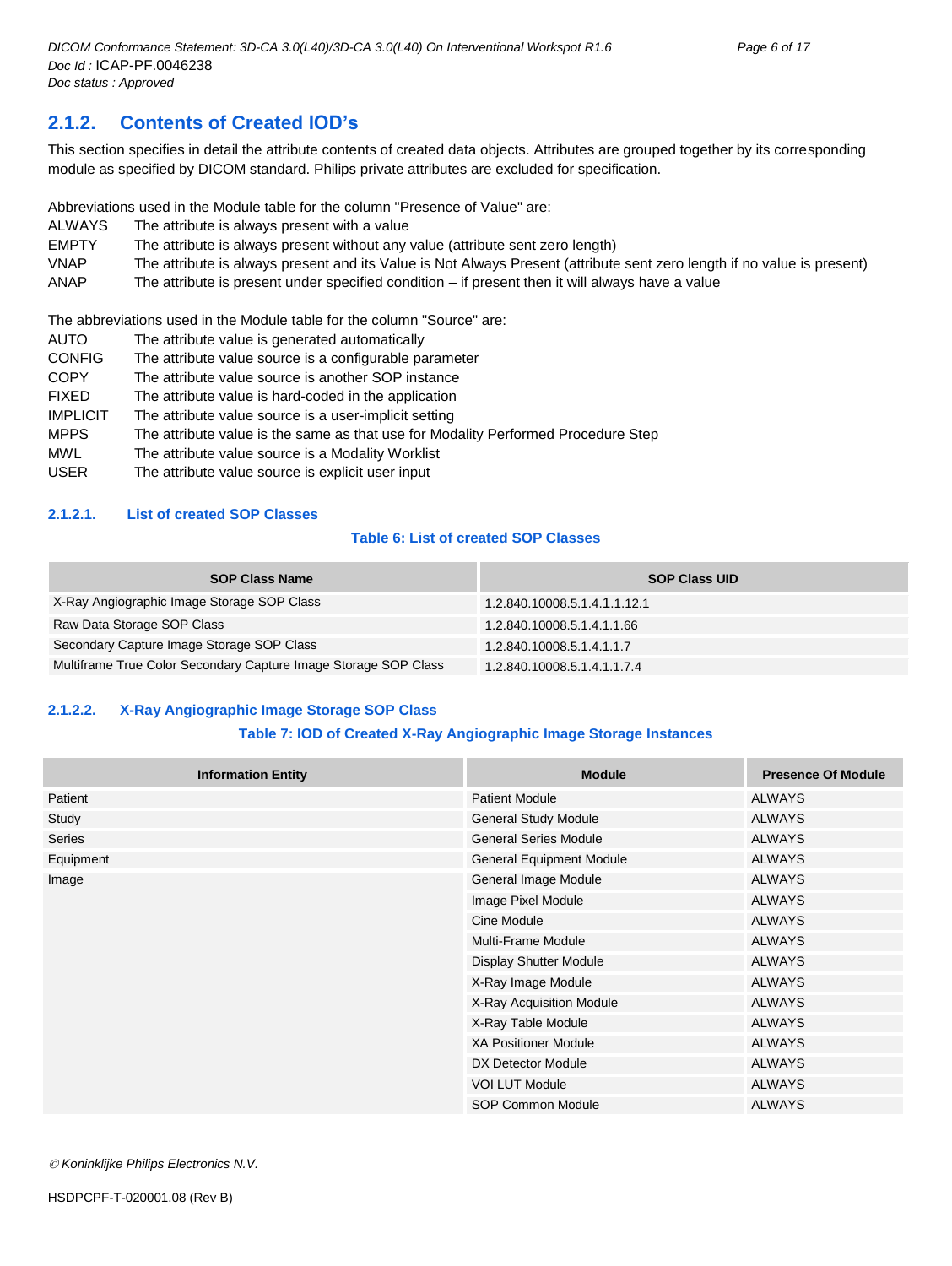#### **Table 8: Patient Module**

| <b>Attribute Name</b> | Tag       | <b>VR</b> | Value | <b>Presence of Value</b> | <b>Source</b> | <b>Comment</b> |
|-----------------------|-----------|-----------|-------|--------------------------|---------------|----------------|
| Patient's Name        | 0010,0010 | <b>PN</b> |       | <b>VNAP</b>              |               |                |
| Patient ID            | 0010,0020 | LO        |       | <b>VNAP</b>              |               |                |
| Patient's Birth Date  | 0010,0030 | DA        |       | <b>VNAP</b>              |               |                |
| Patient's Sex         | 0010,0040 | <b>CS</b> |       | <b>VNAP</b>              |               |                |

#### **Table 9: General Study Module**

| <b>Attribute Name</b>      | Tag       | <b>VR</b> | Value | <b>Presence of Value</b> | <b>Source</b> | <b>Comment</b> |
|----------------------------|-----------|-----------|-------|--------------------------|---------------|----------------|
| <b>Study Date</b>          | 0008,0020 | DA        |       | <b>VNAP</b>              |               |                |
| <b>Study Time</b>          | 0008,0030 | <b>TM</b> |       | <b>VNAP</b>              |               |                |
| <b>Accession Number</b>    | 0008,0050 | -SH       |       | <b>VNAP</b>              |               |                |
| Referring Physician's Name | 0008.0090 | <b>PN</b> |       | <b>VNAP</b>              |               |                |
| Study Instance UID         | 0020,000D | UI        |       | <b>ALWAYS</b>            |               |                |
| Study ID                   | 0020,0010 | <b>SH</b> |       | <b>VNAP</b>              |               |                |

#### **Table 10: General Series Module**

| <b>Attribute Name</b>               | Tag       | <b>VR</b> | Value | <b>Presence of Value</b> | <b>Source</b> | <b>Comment</b> |
|-------------------------------------|-----------|-----------|-------|--------------------------|---------------|----------------|
| Series Date                         | 0008,0021 | DA        |       | <b>ANAP</b>              |               |                |
| Series Time                         | 0008,0031 | TM        |       | <b>ANAP</b>              |               |                |
| Modality                            | 0008,0060 | CS        | XA    | <b>ALWAYS</b>            |               |                |
| <b>Series Description</b>           | 0008,103E | LO        |       | ANAP                     |               |                |
| Performing Physician's Name         | 0008,1050 | <b>PN</b> |       | ANAP                     |               |                |
| <b>Related Series Sequence</b>      | 0008,1250 | SQ        |       | ANAP                     |               |                |
| >Study Instance UID                 | 0020,000D | UI        |       | <b>ALWAYS</b>            |               |                |
| >Series Instance UID                | 0020,000E | UI        |       | <b>ALWAYS</b>            |               |                |
| >Purpose of Reference Code Sequence | 0040,A170 | SQ        |       | <b>VNAP</b>              |               |                |
| Series Instance UID                 | 0020,000E | UI        |       | <b>ALWAYS</b>            |               |                |
| Series Number                       | 0020,0011 | <b>IS</b> |       | <b>VNAP</b>              |               |                |
| Laterality                          |           |           |       |                          |               |                |
| Performed Procedure Step Start Date | 0040,0244 | <b>DA</b> |       | ANAP                     |               |                |
| Performed Procedure Step Start Time | 0040,0245 | <b>TM</b> |       | ANAP                     |               |                |
| Performed Procedure Step ID         | 0040,0253 | <b>SH</b> |       | <b>ANAP</b>              |               |                |

#### **Table 11: General Equipment Module**

| <b>Attribute Name</b>     | Tag       | <b>VR</b> | Value                   | <b>Presence of</b><br>Value | <b>Source</b> | <b>Comment</b>                                       |
|---------------------------|-----------|-----------|-------------------------|-----------------------------|---------------|------------------------------------------------------|
| Manufacturer              | 0008,0070 | LO        | <b>Philips</b>          | <b>ALWAYS</b>               | <b>FIXED</b>  |                                                      |
| <b>Institution Name</b>   | 0008,0080 | LO.       |                         | <b>VNAP</b>                 | <b>COPY</b>   | copied from source<br>data                           |
| Device Serial Number      | 0018,1000 | LO.       |                         | <b>ANAP</b>                 | <b>CONFIG</b> |                                                      |
| Manufacturer's Model Name | 0008,1090 | LO        | Interventional Workspot | <b>ALWAYS</b>               | <b>CONFIG</b> |                                                      |
| Software Versions         | 0018.1020 | LO.       | 1.6.x                   | <b>ALWAYS</b>               | <b>CONFIG</b> | where "x" is the detailed<br>application SW version. |

*Koninklijke Philips Electronics N.V.*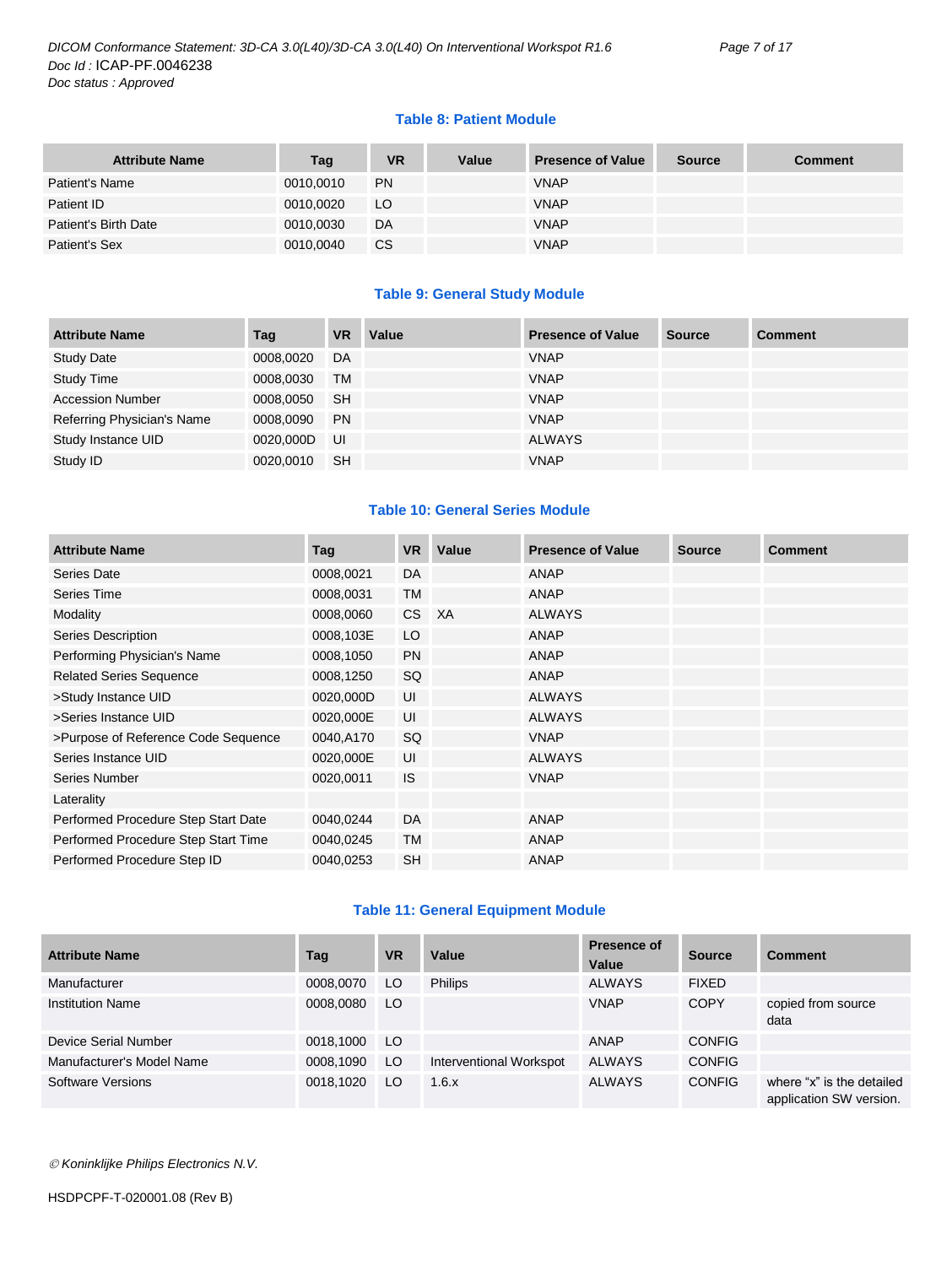#### **Table 12: General Image Module**

| <b>Attribute Name</b>       | Tag       | <b>VR</b> | Value | <b>Presence of Value</b> | <b>Source</b> | <b>Comment</b> |
|-----------------------------|-----------|-----------|-------|--------------------------|---------------|----------------|
| Image Type                  | 0008,0008 | <b>CS</b> |       | <b>ANAP</b>              |               |                |
| <b>Acquisition Date</b>     | 0008,0022 | DA        |       | <b>ANAP</b>              |               |                |
| <b>Content Date</b>         | 0008,0023 | DA        |       | <b>VNAP</b>              |               |                |
| <b>Acquisition Time</b>     | 0008,0032 | TM        |       | <b>ANAP</b>              |               |                |
| <b>Content Time</b>         | 0008,0033 | <b>TM</b> |       | <b>ANAP</b>              |               |                |
| <b>Instance Number</b>      | 0020,0013 | IS        |       | <b>VNAP</b>              |               |                |
| <b>Patient Orientation</b>  | 0020,0020 | <b>CS</b> |       | <b>ANAP</b>              |               |                |
| Lossy Image Compression     | 0028,2110 | <b>CS</b> |       | <b>ANAP</b>              |               |                |
| Icon Image Sequence         | 0088,0200 | SQ        |       | <b>ANAP</b>              |               |                |
| >Samples per Pixel          | 0028,0002 | <b>US</b> |       | <b>ALWAYS</b>            |               |                |
| >Photometric Interpretation | 0028,0004 | <b>CS</b> |       | <b>ALWAYS</b>            |               |                |
| >Rows                       | 0028,0010 | <b>US</b> |       | <b>ALWAYS</b>            |               |                |
| >Columns                    | 0028,0011 | <b>US</b> |       | <b>ALWAYS</b>            |               |                |
| >Bits Allocated             | 0028,0100 | <b>US</b> |       | <b>ALWAYS</b>            |               |                |
| >Bits Stored                | 0028,0101 | <b>US</b> |       | <b>ALWAYS</b>            |               |                |
| >High Bit                   | 0028,0102 | <b>US</b> |       | <b>ALWAYS</b>            |               |                |
| >Pixel Representation       | 0028,0103 | <b>US</b> |       | <b>ALWAYS</b>            |               |                |
| >Pixel Data                 | 7FE0,0010 | OW/OB     |       | <b>ANAP</b>              |               |                |

#### **Table 13: Image Pixel Module**

| <b>Attribute Name</b>       | Tag       | <b>VR</b> | Value | <b>Presence of Value</b> | Source | <b>Comment</b> |
|-----------------------------|-----------|-----------|-------|--------------------------|--------|----------------|
| Samples per Pixel           | 0028,0002 | US.       |       | <b>ALWAYS</b>            |        |                |
| Photometric Interpretation  | 0028,0004 | <b>CS</b> |       | <b>ALWAYS</b>            |        |                |
| Rows                        | 0028,0010 | US.       |       | <b>ALWAYS</b>            |        |                |
| Columns                     | 0028,0011 | US.       |       | <b>ALWAYS</b>            |        |                |
| <b>Bits Allocated</b>       | 0028,0100 | US.       |       | <b>ALWAYS</b>            |        |                |
| <b>Bits Stored</b>          | 0028,0101 | US.       |       | ALWAYS                   |        |                |
| High Bit                    | 0028,0102 | <b>US</b> |       | <b>ALWAYS</b>            |        |                |
| <b>Pixel Representation</b> | 0028,0103 | US        |       | <b>ALWAYS</b>            |        |                |
| Pixel Data                  | 7FE0,0010 | OB/OW     |       | <b>VNAP</b>              |        |                |

#### **Table 14: Cine Module**

| <b>Attribute Name</b> | Tag          | <b>VR</b> | Value | <b>Presence of Value</b> | <b>Source</b> | <b>Comment</b> |
|-----------------------|--------------|-----------|-------|--------------------------|---------------|----------------|
| Cine Rate             | 0018,0040 IS |           |       | ANAP                     |               |                |
| Frame Time            | 0018,1063    | <b>DS</b> |       | <b>ALWAYS</b>            |               |                |

#### **Table 15: Multi-Frame Module**

| <b>Attribute Name</b>          | Tag       | VR          | Value | <b>Presence of Value</b> | <b>Source</b> | <b>Comment</b> |
|--------------------------------|-----------|-------------|-------|--------------------------|---------------|----------------|
| Number of Frames               | 0028.0008 | <b>I</b> IS |       | <b>ALWAYS</b>            |               |                |
| <b>Frame Increment Pointer</b> | 0028.0009 | - AT        |       | <b>ALWAYS</b>            |               |                |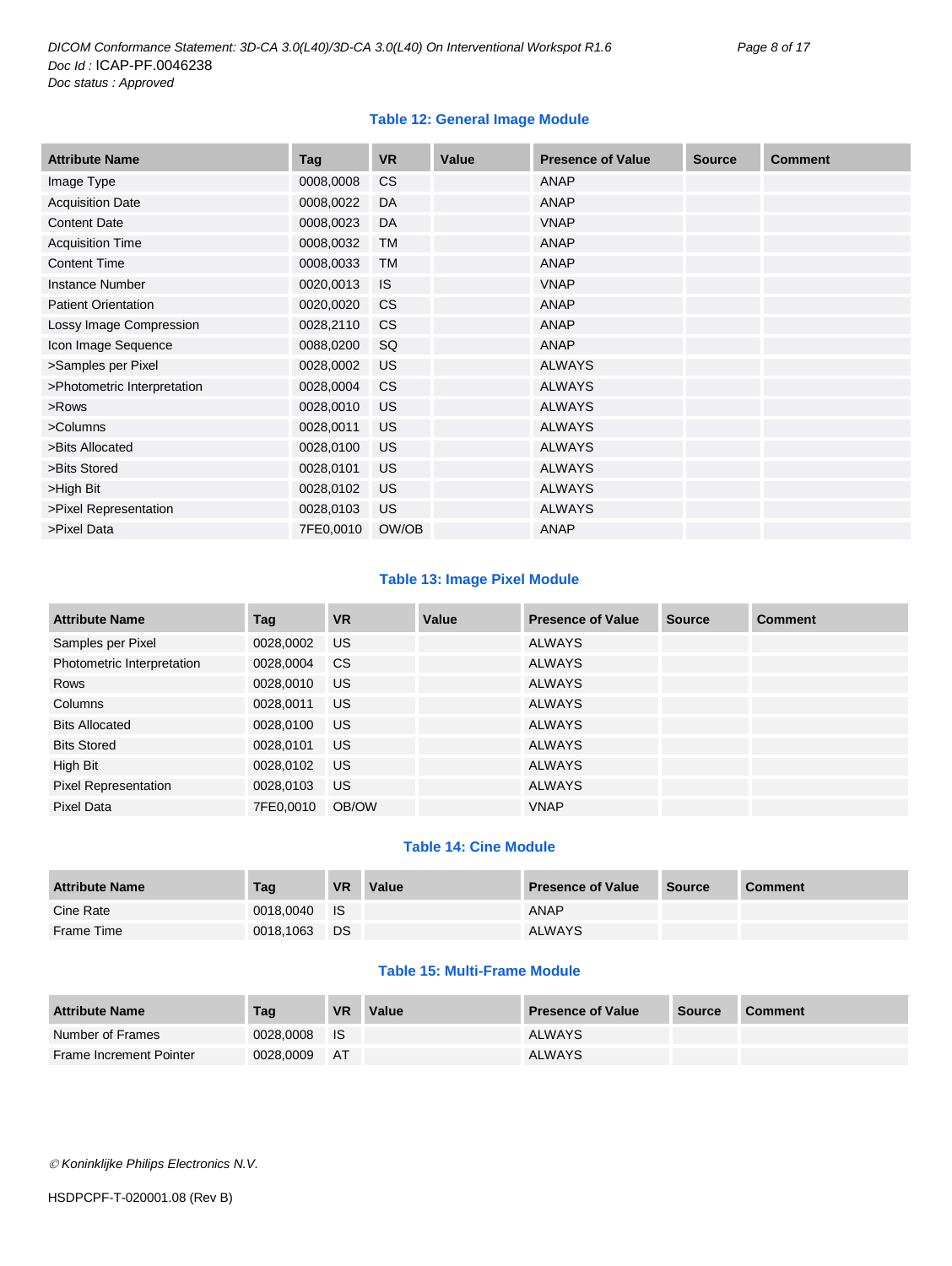#### **Table 16: Display Shutter Module**

| <b>Attribute Name</b>              | Taq          | <b>VR</b> | Value | <b>Presence of Value</b> | <b>Source</b> | <b>Comment</b> |
|------------------------------------|--------------|-----------|-------|--------------------------|---------------|----------------|
| <b>Shutter Shape</b>               | 0018,1600    | <b>CS</b> |       | <b>ALWAYS</b>            |               |                |
| <b>Shutter Left Vertical Edge</b>  | 0018,1602 IS |           |       | <b>ALWAYS</b>            |               |                |
| <b>Shutter Right Vertical Edge</b> | 0018,1604    | <b>IS</b> |       | <b>ALWAYS</b>            |               |                |
| Shutter Upper Horizontal Edge      | 0018,1606 IS |           |       | <b>ALWAYS</b>            |               |                |
| Shutter Lower Horizontal Edge      | 0018,1608    | ⊟ IS      |       | <b>ALWAYS</b>            |               |                |

#### **Table 17: X-Ray Image Module**

| <b>Attribute Name</b>               | Tag       | <b>VR</b>     | Value | <b>Presence of Value</b> | <b>Source</b> | <b>Comment</b>                           |
|-------------------------------------|-----------|---------------|-------|--------------------------|---------------|------------------------------------------|
| Image Type                          | 0008.0008 | <sub>CS</sub> |       | <b>ALWAYS</b>            |               | ORIGINAL\PRIMARY\SIN<br><b>GLE PLANE</b> |
| Samples per Pixel                   | 0028.0002 | <b>US</b>     |       | <b>ALWAYS</b>            |               |                                          |
| Photometric Interpretation          | 0028.0004 | <b>CS</b>     |       | <b>ALWAYS</b>            |               |                                          |
| Frame Increment Pointer             | 0028,0009 | AT            |       | <b>ALWAYS</b>            |               |                                          |
| <b>Bits Allocated</b>               | 0028.0100 | <b>US</b>     |       | <b>ALWAYS</b>            |               |                                          |
| <b>Bits Stored</b>                  | 0028.0101 | US.           |       | <b>ALWAYS</b>            |               |                                          |
| High Bit                            | 0028.0102 | <b>US</b>     |       | <b>ALWAYS</b>            |               |                                          |
| <b>Pixel Representation</b>         | 0028,0103 | <b>US</b>     |       | <b>ALWAYS</b>            |               |                                          |
| <b>Pixel Intensity Relationship</b> | 0028,1040 | <sub>CS</sub> |       | <b>ALWAYS</b>            |               |                                          |
| <b>Lossy Image Compression</b>      | 0028.2110 | CS.           |       | <b>ALWAYS</b>            |               |                                          |

#### **Table 18: X-Ray Acquisition Module**

| <b>Attribute Name</b>    | Tag          | <b>VR</b> | Value | <b>Presence of Value</b> | <b>Source</b> | <b>Comment</b> |
|--------------------------|--------------|-----------|-------|--------------------------|---------------|----------------|
| <b>KVP</b>               | 0018,0060    | DS        |       | <b>VNAP</b>              |               |                |
| <b>Exposure Time</b>     | 0018,1150 IS |           |       | <b>VNAP</b>              |               |                |
| <b>Radiation Setting</b> | 0018,1155 CS |           |       | <b>ALWAYS</b>            |               |                |
| X-Ray Tube Current       | 0018,1151    | ⊟ IS      |       | <b>VNAP</b>              |               |                |
| Imager Pixel Spacing     | 0018,1164    | DS        |       | ANAP                     |               |                |
| <b>Pixel Spacing</b>     | 0028,0030    | DS        |       | <b>ALWAYS</b>            |               |                |

#### **Table 19: X-Ray Table Module**

| <b>Attribute Name</b> | Tag       | <b>VR</b> | Value | <b>Presence of Value</b> | <b>Source</b> | <b>Comment</b> |
|-----------------------|-----------|-----------|-------|--------------------------|---------------|----------------|
| <b>Table Motion</b>   | 0018.1134 | <b>DS</b> |       | <b>VNAP</b>              |               |                |
| Table Angle           | 0018.1138 | <b>DS</b> |       | <b>ANAP</b>              |               |                |

#### **Table 20: XA Positioner Module**

| <b>Attribute Name</b>           | Tag       | <b>VR</b> | Value | <b>Presence of Value</b> | <b>Source</b> | <b>Comment</b> |
|---------------------------------|-----------|-----------|-------|--------------------------|---------------|----------------|
| Distance Source to Patient      | 0018.1111 | DS.       |       | ANAP                     |               |                |
| Distance Source to Patient      | 0018.1111 | DS        |       | ANAP                     |               |                |
| <b>Positioner Motion</b>        | 0018,1500 | <b>CS</b> |       | <b>VNAP</b>              |               |                |
| <b>Positioner Primary Angle</b> | 0018.1510 | DS.       |       | <b>VNAP</b>              |               |                |
| Positioner Secondary Angle      | 0018,1511 | <b>DS</b> |       | <b>VNAP</b>              |               |                |

*Koninklijke Philips Electronics N.V.*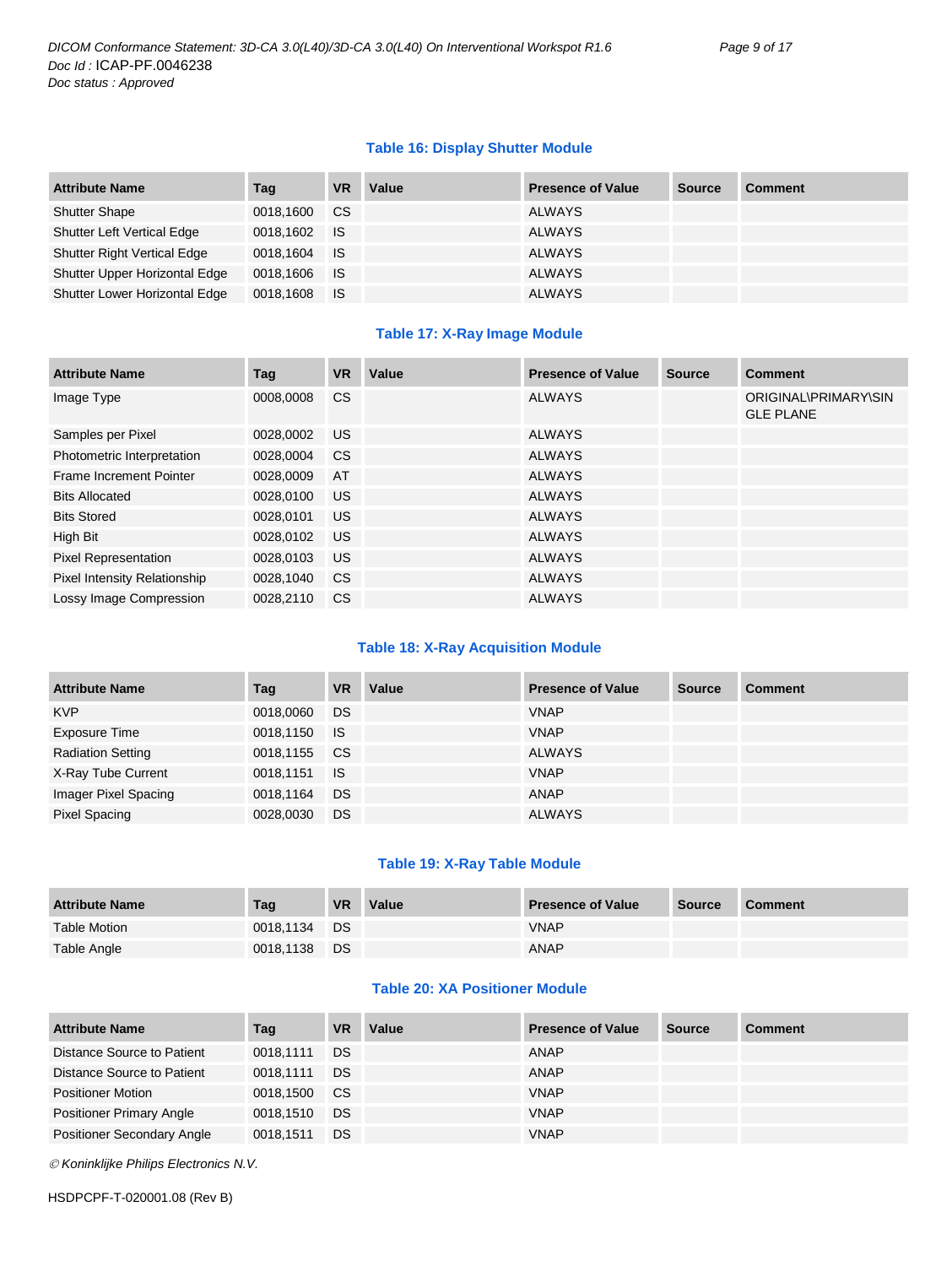| <b>Positioner Primary Angle</b>   | 0018,1520 | DS        | <b>VNAP</b> |  |
|-----------------------------------|-----------|-----------|-------------|--|
| Increment                         |           |           |             |  |
| <b>Positioner Secondary Angle</b> | 0018,1521 | <b>DS</b> | <b>VNAP</b> |  |
| Increment                         |           |           |             |  |

#### **Table 21: DX Detector Module**

| <b>Attribute Name</b> | Tag       | <b>VR</b> | Value | <b>Presence of Value</b> | Source | <b>Comment</b> |
|-----------------------|-----------|-----------|-------|--------------------------|--------|----------------|
| Imager Pixel Spacing  | 0018.1164 | <b>DS</b> |       | <b>ALWAYS</b>            |        |                |
| Pixel Spacing         | 0028,0030 | DS.       |       | <b>ALWAYS</b>            |        |                |

#### **Table 22: VOI LUT Module**

| <b>Attribute Name</b> | Tag       | <b>VR</b> | Value | <b>Presence of Value</b> | Source | <b>Comment</b> |
|-----------------------|-----------|-----------|-------|--------------------------|--------|----------------|
| <b>Window Center</b>  | 0028.1050 | <b>DS</b> |       | <b>ALWAYS</b>            |        |                |
| Window Width          | 0028,1051 | <b>DS</b> |       | <b>ALWAYS</b>            |        |                |

#### **Table 23: SOP Common Module**

| <b>Attribute Name</b>  | Taq       | <b>VR</b> | Value                            | <b>Presence of Value</b> | <b>Source</b> | <b>Comment</b> |
|------------------------|-----------|-----------|----------------------------------|--------------------------|---------------|----------------|
| Instance Creation Date | 0008,0012 | DA        |                                  | <b>ANAP</b>              |               |                |
| Instance Creation Time | 0008.0013 | <b>TM</b> |                                  | ANAP                     |               |                |
| SOP Class UID          | 0008.0016 | UI        | 1.2.840.10008.5.1.4.1.1.<br>12.1 | ALWAYS                   |               |                |
| SOP Instance UID       | 0008,0018 | UI        |                                  | <b>ALWAYS</b>            |               |                |
| Instance Number        | 0020,0013 | IS        |                                  | ANAP                     |               |                |

#### <span id="page-9-0"></span>**2.1.2.3. Raw data Storage SOP class**

#### **Table 24: IOD of Created Raw Data Storage SOP Class Instances**

| <b>Information Entity</b> | <b>Module</b>                     | <b>Presence Of Module</b> |
|---------------------------|-----------------------------------|---------------------------|
| Patient                   | <b>Patient Module</b>             | ALWAYS                    |
| Study                     | <b>General Study Module</b>       | ALWAYS                    |
| <b>Series</b>             | <b>General Series Module</b>      | ALWAYS                    |
| Frame of Reference        | Frame of Reference                | <b>OPTIONAL</b>           |
| Equipment                 | <b>General Equipment Module</b>   | <b>ALWAYS</b>             |
| Image                     | <b>Acquisition Context Module</b> | <b>ALWAYS</b>             |
|                           | Raw Data Module                   | <b>ALWAYS</b>             |
|                           | <b>SOP Common Module</b>          | <b>ALWAYS</b>             |

#### **Table 25 : Patient Module**

| <b>Attribute Name</b> | Tag       | <b>VR</b> | Value | <b>Presence of Value</b> | <b>Source</b> | <b>Comment</b>             |
|-----------------------|-----------|-----------|-------|--------------------------|---------------|----------------------------|
| Patient's Name        | 0010,0010 | <b>PN</b> |       | <b>ALWAYS</b>            | <b>COPY</b>   | copied from source<br>data |
| Patient ID            | 0010,0020 | LO        |       | <b>ALWAYS</b>            | <b>COPY</b>   | copied from source<br>data |
| Patient's Birth Date  | 0010,0030 | DA        |       | <b>VNAP</b>              | <b>COPY</b>   | copied from source<br>data |
| Patient's Sex         | 0010,0040 | CS        |       | <b>ALWAYS</b>            | <b>COPY</b>   | copied from source<br>data |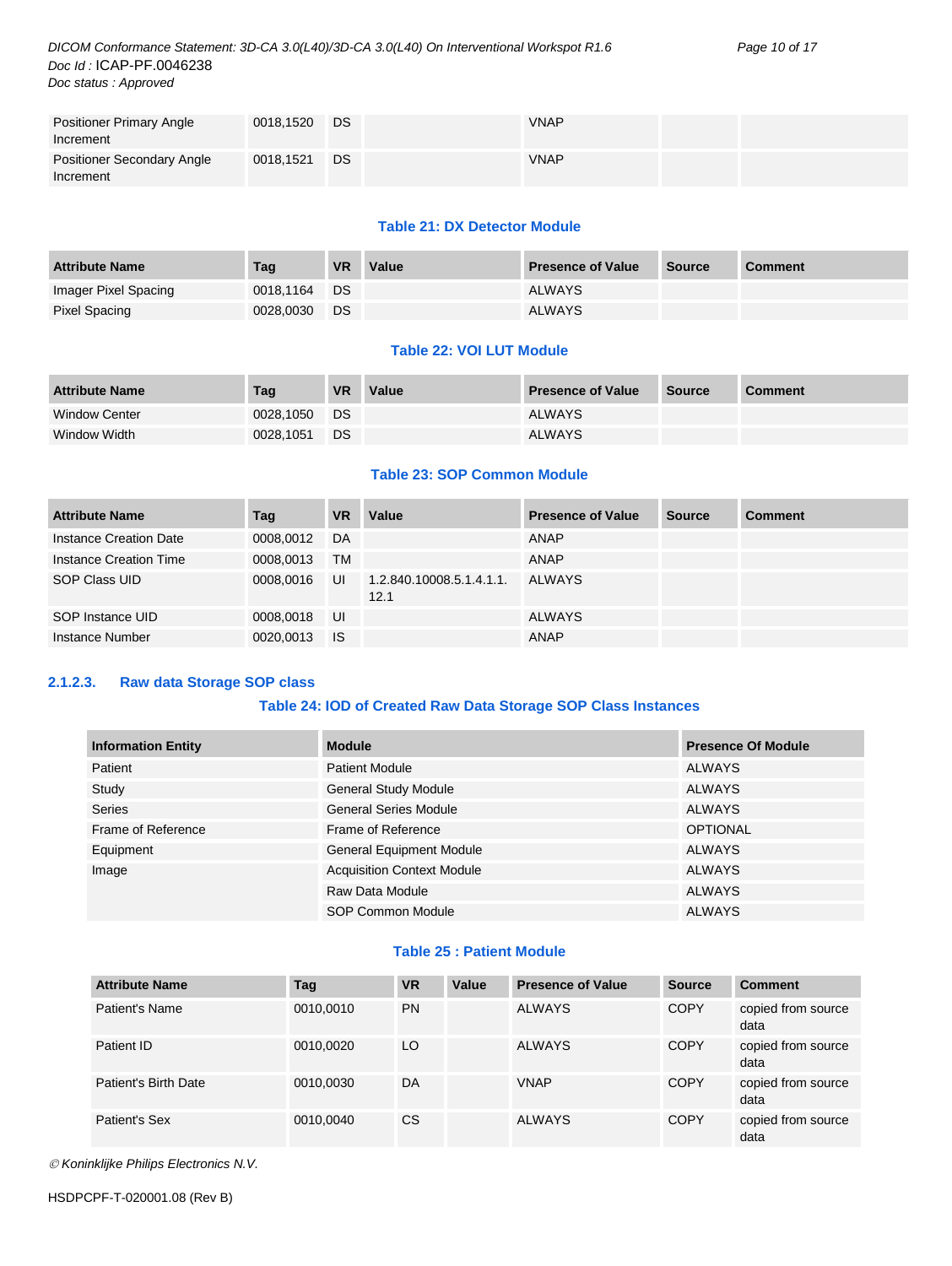#### **Table 26 : General Study Module**

| <b>Attribute Name</b>      | Taq       | <b>VR</b> | Value | <b>Presence of Value</b> | <b>Source</b> | <b>Comment</b>             |
|----------------------------|-----------|-----------|-------|--------------------------|---------------|----------------------------|
| <b>Study Date</b>          | 0008.0020 | DA        |       | <b>ALWAYS</b>            | <b>COPY</b>   | copied from<br>source data |
| <b>Study Time</b>          | 0008,0030 | <b>TM</b> |       | <b>ALWAYS</b>            | <b>COPY</b>   | copied from<br>source data |
| Referring Physician's Name | 0008.0090 | PN        |       | <b>VNAP</b>              | <b>COPY</b>   | copied from<br>source data |
| Study Instance UID         | 0020.000D | UI        |       | <b>ALWAYS</b>            | <b>COPY</b>   | copied from<br>source data |
| Study ID                   | 0020.0010 | <b>SH</b> |       | <b>ALWAYS</b>            | <b>COPY</b>   | copied from<br>source data |
| <b>Accession Number</b>    | 0008.0050 | <b>SH</b> |       | <b>EMPTY</b>             | COPY, USER    | copied from<br>source data |

**Table 27 : General Series Module**

| <b>Attribute Name</b>                  | Tag       | <b>VR</b> | Value | <b>Presence of Value</b> | <b>Source</b> | <b>Comment</b>             |
|----------------------------------------|-----------|-----------|-------|--------------------------|---------------|----------------------------|
| <b>Series Date</b>                     | 0008,0021 | DA        |       | <b>ANAP</b>              | <b>COPY</b>   | copied from<br>source data |
| <b>Series Time</b>                     | 0008,0031 | <b>TM</b> |       | <b>ANAP</b>              | <b>COPY</b>   | copied from<br>source data |
| Modality                               | 0008,0060 | <b>CS</b> |       | <b>ALWAYS</b>            | <b>COPY</b>   | copied from<br>source data |
| <b>Series Description</b>              | 0008,103E | LO        |       | <b>ANAP</b>              |               |                            |
| Performing Physicians' name            | 0008,1050 | <b>PN</b> |       | <b>ANAP</b>              |               |                            |
| <b>Related Series Sequence</b>         | 0008,1250 | SQ        |       | <b>ANAP</b>              |               |                            |
| >Study Instance UID                    | 0020,000D | UI        |       | <b>ALWAYS</b>            |               |                            |
| >Series Instance UID                   | 0020,000E | UI        |       | <b>ALWAYS</b>            | <b>COPY</b>   | copied from<br>source data |
| >Purpose of Reference Code<br>Sequence | 0040,A170 | SQ        |       | <b>VNAP</b>              |               |                            |
| Series Instance UID                    | 0020,000E | UI        |       | <b>ALWAYS</b>            |               |                            |
| <b>Series Number</b>                   | 0020,0011 | IS        |       | <b>VNAP</b>              | <b>COPY</b>   | copied from<br>source data |
| Laterality                             | 0020,0060 | <b>CS</b> |       | <b>ANAP</b>              |               |                            |
| Performed Procedure Step Start<br>Date | 0040,0244 | DA        |       | <b>ANAP</b>              |               |                            |
| Performed Procedure Step Start<br>Time | 0040,0245 | <b>TM</b> |       | <b>ANAP</b>              |               |                            |
| Performed Procedure Step<br>ID         | 0040,0253 | <b>SH</b> |       | <b>ANAP</b>              |               |                            |

#### **Table 28: Frame of Reference Module**

| <b>Attribute Name</b>        | Tag       | <b>VR</b> | Value | <b>Presence of Value</b> | <b>Source</b> | <b>Comment</b> |
|------------------------------|-----------|-----------|-------|--------------------------|---------------|----------------|
| Frame of Reference UID       | 0020.0052 | IJI       |       | ALWAYS                   | COPY          |                |
| Position Reference Indicator | 0020.1040 | LO.       |       | <b>VNAP</b>              | COPY          |                |

#### **Table 29: General Equipment Module**

| <b>Attribute Name</b> | Tag       | <b>VR</b> | Value          | <b>Presence of Value</b> | <b>Source</b> | Comment |
|-----------------------|-----------|-----------|----------------|--------------------------|---------------|---------|
| Manufacturer          | 0008.0070 | LO        | <b>Philips</b> | <b>VNAP</b>              | <b>FIXED</b>  |         |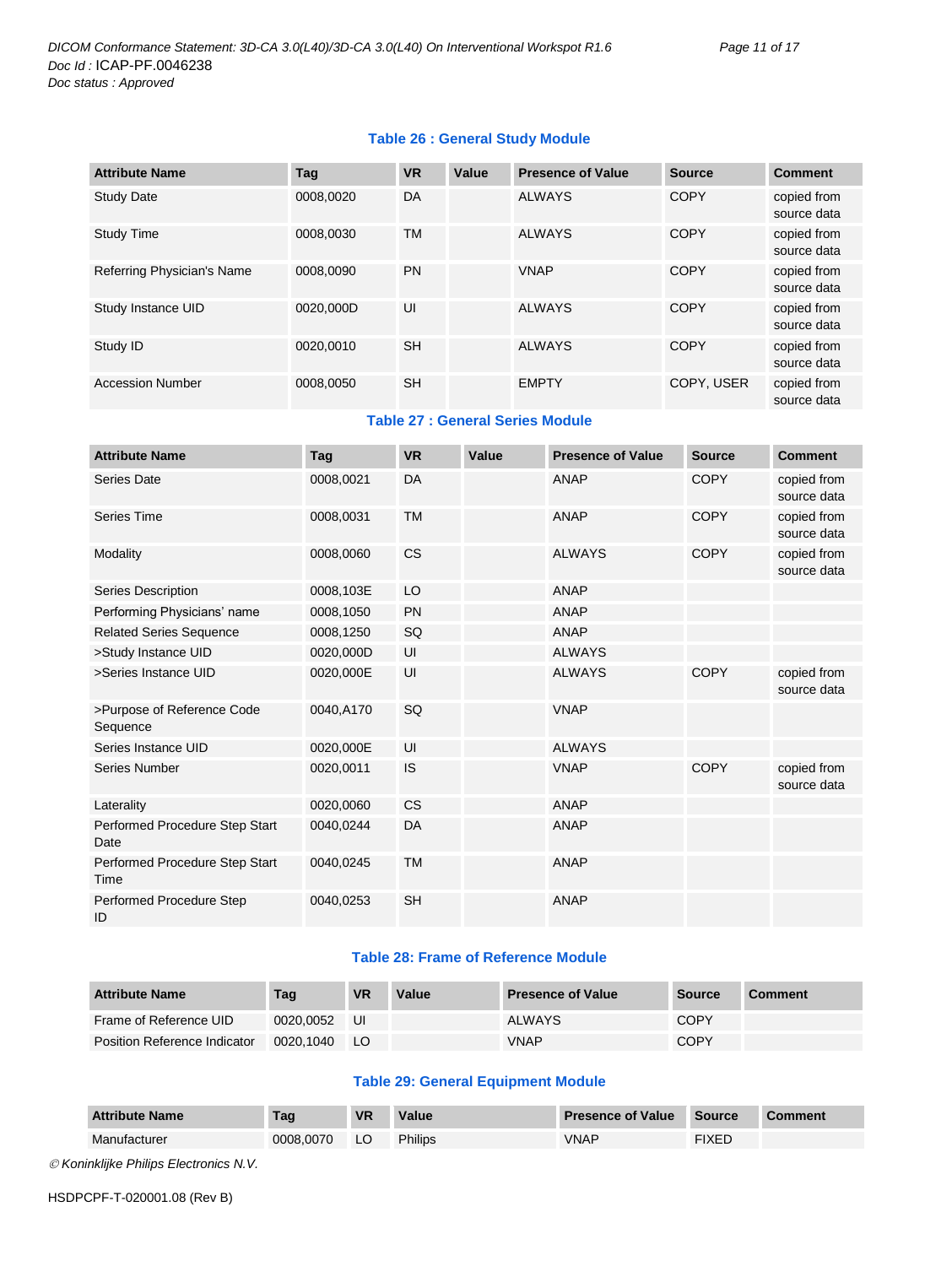| <b>Institution Name</b>   | 0008,0080 | LO |                         | ANAP        | <b>USER</b>  |                                                                                          |
|---------------------------|-----------|----|-------------------------|-------------|--------------|------------------------------------------------------------------------------------------|
| Manufacturer's Model Name | 0008,1090 | LO | Interventional Workspot | <b>ANAP</b> | <b>FIXED</b> |                                                                                          |
| Software Versions         | 0018,1020 | LO | 1.6.x                   | ANAP        | <b>COPY</b>  | copied from<br>source data<br>where "x" is the<br>detailed<br>application SW<br>version. |
|                           |           |    | _                       |             |              |                                                                                          |

#### **Table 30: Acquisition Context Module**

| <b>Attribute Name</b>                  | Taq | <b>VR</b> | Value                            | <b>Presence of Value</b> | Source      | <b>Comment</b> |
|----------------------------------------|-----|-----------|----------------------------------|--------------------------|-------------|----------------|
| Acquisition Context Sequence 0040,0555 |     | ⊟ SQ      |                                  | <b>VNAP</b>              | <b>COPY</b> |                |
|                                        |     |           | <b>Table 31: Raw Data Module</b> |                          |             |                |

| <b>Attribute Name</b> | Tag       | <b>VR</b> | Value | <b>Presence of Value</b> | <b>Source</b> | <b>Comment</b>             |
|-----------------------|-----------|-----------|-------|--------------------------|---------------|----------------------------|
| <b>Content Date</b>   | 0008,0023 | DA        |       | <b>ALWAYS</b>            | <b>COPY</b>   | copied from<br>source data |
| <b>Content Time</b>   | 0008,0033 | <b>TM</b> |       | <b>ALWAYS</b>            | <b>COPY</b>   | copied from<br>source data |
| Creator Version UID   | 0008.9123 | UI        |       | <b>ALWAYS</b>            | <b>COPY</b>   | copied from<br>source data |
| Instance Number       | 0020,0013 | <b>IS</b> |       | ANAP                     | <b>COPY</b>   | copied from<br>source data |

#### **Table 32: SOP Common Module**

| <b>Attribute Name</b>                 | Taq       | <b>VR</b> | Value                      | <b>Presence of</b><br>Value | <b>Source</b> | <b>Comment</b>             |
|---------------------------------------|-----------|-----------|----------------------------|-----------------------------|---------------|----------------------------|
| SOP Class UID                         | 0008.0016 | UI        | 1.2.840.10008.5.1.4.1.1.66 | ALWAYS                      | <b>COPY</b>   | copied from<br>source data |
| SOP Instance UID                      | 0008.0018 | UI        |                            | <b>ALWAYS</b>               | <b>COPY</b>   | copied from<br>source data |
| Original Specialized SOP<br>Class UID | 0008.001B | UI        |                            | <b>VNAP</b>                 | <b>COPY</b>   | copied from<br>source data |
| <b>Instance Creation Date</b>         | 0008.0012 | DA        |                            | <b>VNAP</b>                 | <b>COPY</b>   | copied from<br>source data |
| Instance Creation Time                | 0008.0013 | TM        |                            | <b>VNAP</b>                 | <b>COPY</b>   | copied from<br>source data |
| Instance Number                       | 0020.0013 | IS        |                            | <b>VNAP</b>                 |               |                            |

#### <span id="page-11-0"></span>**2.1.2.4. Secondary Capture Image Storage SOP class**

#### **Table 33: IOD of Created Secondary Capture Image Storage SOP Class Instances**

| <b>Information Entity</b> | <b>Module</b>                   | <b>Presence Of Module</b> |
|---------------------------|---------------------------------|---------------------------|
| Patient                   | <b>Patient Module</b>           | <b>ALWAYS</b>             |
| Study                     | <b>General Study Module</b>     | <b>ALWAYS</b>             |
| <b>Series</b>             | <b>General Series Module</b>    | <b>ALWAYS</b>             |
| Equipment                 | <b>General Equipment Module</b> | <b>CONDITIONAL</b>        |
|                           | <b>SC Equipment Module</b>      | <b>ALWAYS</b>             |
| Image                     | General Image Module            | <b>ALWAYS</b>             |
|                           | Image Pixel Module              | <b>ALWAYS</b>             |
|                           | SOP Common Module               | <b>ALWAYS</b>             |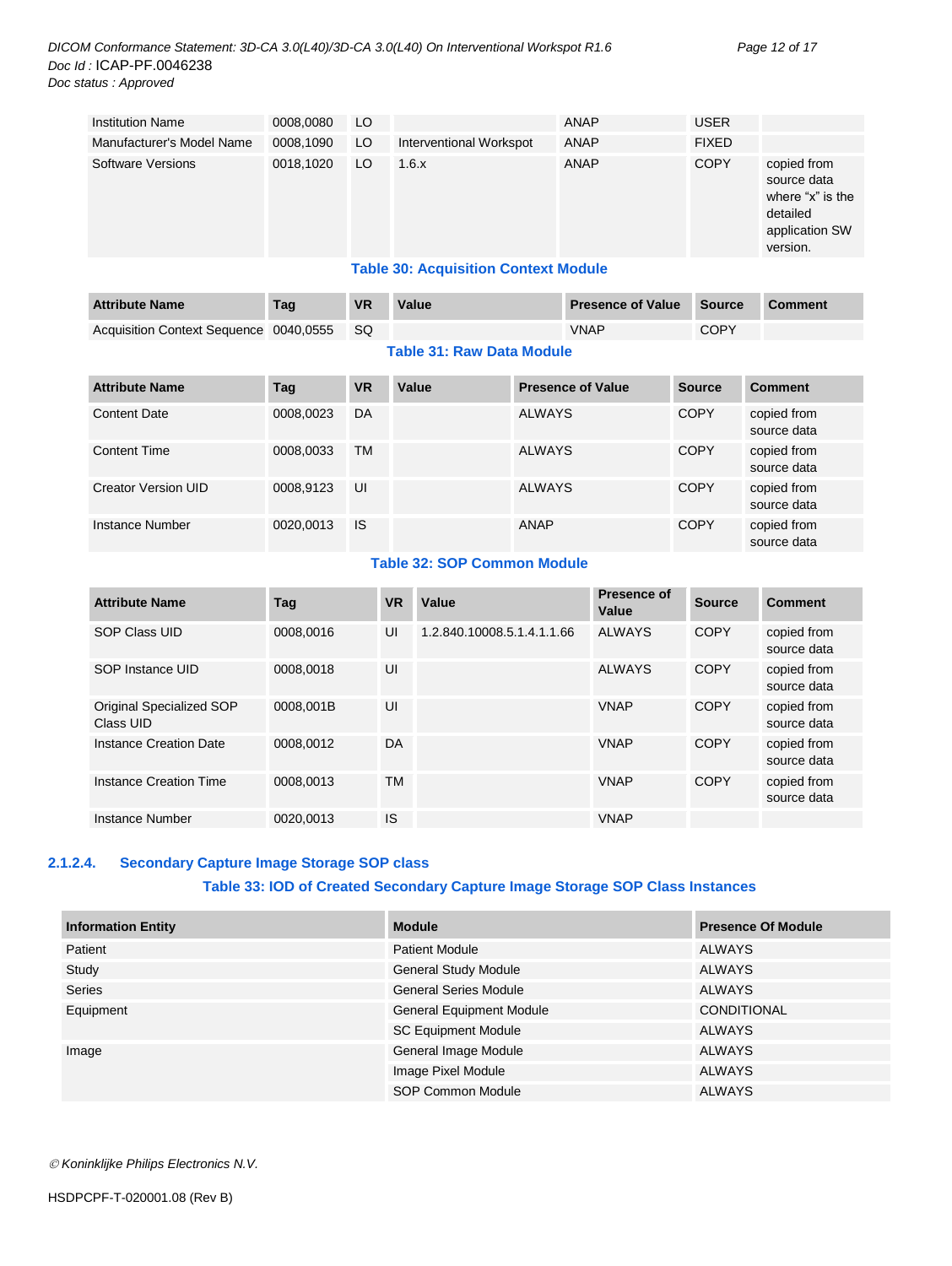#### **Table 34: Patient Module**

| <b>Attribute Name</b> | Tag       | <b>VR</b>     | Value | <b>Presence of Value</b> | <b>Source</b> | <b>Comment</b>             |
|-----------------------|-----------|---------------|-------|--------------------------|---------------|----------------------------|
| Patient's Name        | 0010,0010 | <b>PN</b>     |       | <b>ALWAYS</b>            | <b>COPY</b>   | copied from source<br>data |
| Patient ID            | 0010,0020 | LO            |       | <b>ALWAYS</b>            | <b>COPY</b>   | copied from source<br>data |
| Patient's Birth Date  | 0010,0030 | DA            |       | <b>ALWAYS</b>            | <b>COPY</b>   | copied from source<br>data |
| Patient's Sex         | 0010,0040 | <sub>CS</sub> |       | <b>ALWAYS</b>            | <b>COPY</b>   | copied from source<br>data |

#### **Table 35: General Study Module**

| <b>Attribute Name</b>      | Tag       | <b>VR</b> | Value | <b>Presence of Value</b> | <b>Source</b> | <b>Comment</b>             |
|----------------------------|-----------|-----------|-------|--------------------------|---------------|----------------------------|
| <b>Study Date</b>          | 0008,0020 | DA        |       | <b>ALWAYS</b>            | <b>COPY</b>   | copied from source<br>data |
| <b>Study Time</b>          | 0008.0030 | <b>TM</b> |       | <b>ALWAYS</b>            | <b>COPY</b>   | copied from source<br>data |
| <b>Accession Number</b>    | 0008,0050 | <b>SH</b> |       | <b>VNAP</b>              |               |                            |
| Referring Physician's Name | 0008.0090 | <b>PN</b> |       | <b>VNAP</b>              | <b>COPY</b>   | copied from source<br>data |
| Study Instance UID         | 0020,000D | UI        |       | <b>ALWAYS</b>            | <b>COPY</b>   | copied from source<br>data |
| Study ID                   | 0020,0010 | <b>SH</b> |       | <b>ALWAYS</b>            | <b>COPY</b>   | copied from source<br>data |

#### **Table 36: General Series Module**

| <b>Attribute Name</b>               | Tag       | <b>VR</b> | Value | <b>Presence of Value</b> | <b>Source</b> | <b>Comment</b>             |
|-------------------------------------|-----------|-----------|-------|--------------------------|---------------|----------------------------|
| Series Date                         | 0008,0021 | DA        |       | <b>ALWAYS</b>            | <b>COPY</b>   | copied from source<br>data |
| Series Time                         | 0008,0031 | <b>TM</b> |       | <b>ALWAYS</b>            | <b>COPY</b>   | copied from source<br>data |
| Modality                            | 0008,0060 | <b>CS</b> |       | <b>ALWAYS</b>            | <b>COPY</b>   | copied from source<br>data |
| Series Instance UID                 | 0020,000E | UI        |       | <b>ALWAYS</b>            | <b>COPY</b>   | copied from source<br>data |
| Series Number                       | 0020,0011 | IS        |       | <b>VNAP</b>              | <b>COPY</b>   | copied from source<br>data |
| <b>Related Series Sequence</b>      | 0008,1250 | <b>SQ</b> |       | <b>VNAP</b>              |               |                            |
| >Study Instance UID                 | 0020,000D | UI        |       | <b>ALWAYS</b>            |               |                            |
| >Series Instance UID                | 0020,000E | UI        |       | <b>ALWAYS</b>            |               |                            |
| >Purpose of Reference Code Sequence | 0040,A170 | <b>SQ</b> |       | <b>EMPTY</b>             |               |                            |

#### **Table 37: General Equipment Module**

| <b>Attribute Name</b>   | Tag       | VR | Value   | <b>Presence of Value</b> | <b>Source</b> | <b>Comment</b>             |
|-------------------------|-----------|----|---------|--------------------------|---------------|----------------------------|
| Manufacturer            | 0008.0070 | LO | Philips | <b>ALWAYS</b>            | <b>FIXED</b>  |                            |
| <b>Institution Name</b> | 0008.0080 | LO |         | <b>VNAP</b>              | <b>COPY</b>   | copied from source<br>data |

*Koninklijke Philips Electronics N.V.*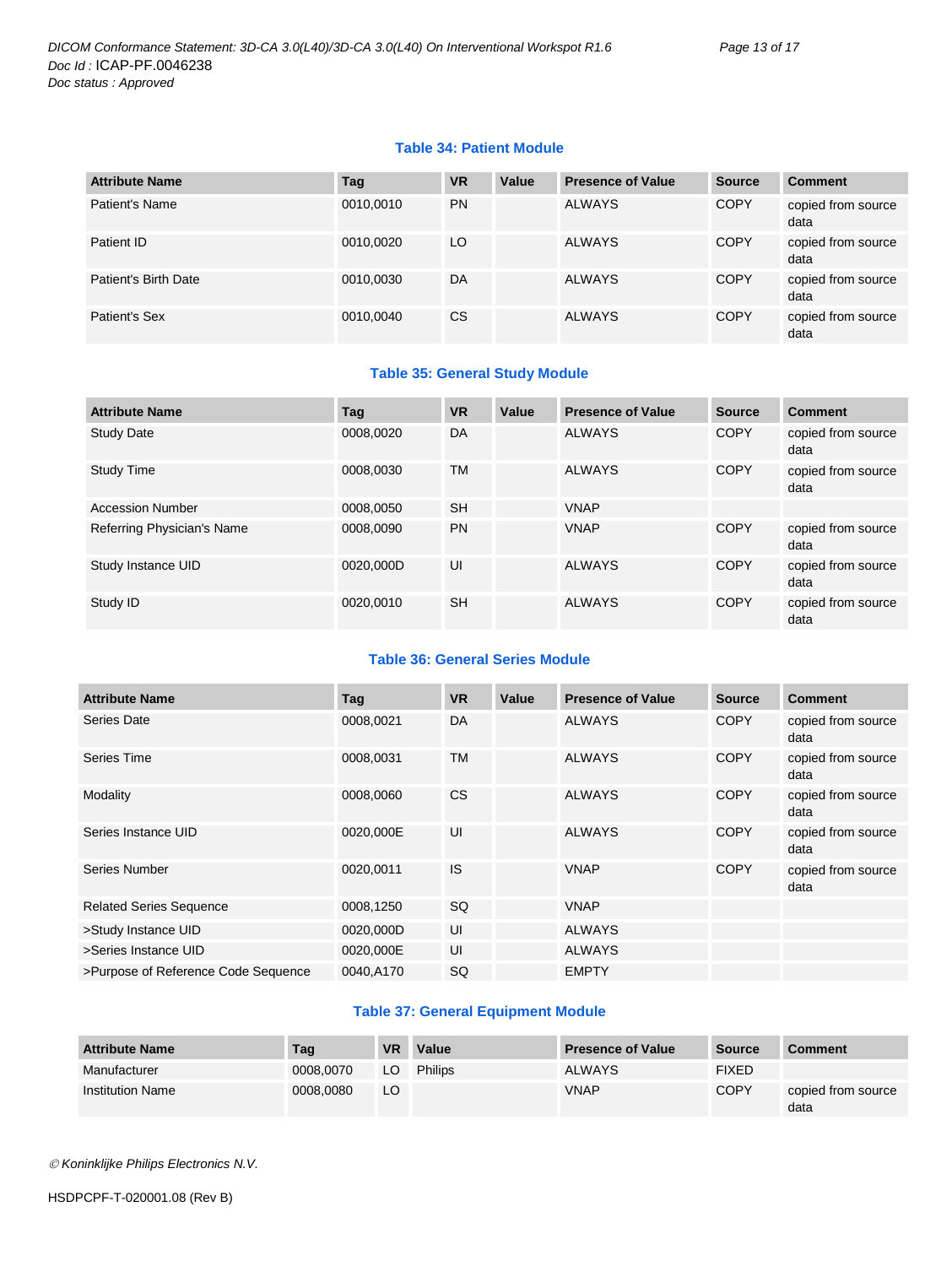| Manufacturer's Model Name | 0008,1090 | LO  | Interventional<br>Workspot | ALWAYS        | <b>CONFIG</b> |                                                         |
|---------------------------|-----------|-----|----------------------------|---------------|---------------|---------------------------------------------------------|
| Device Serial Number      | 0018,1000 |     |                            | ANAP          |               |                                                         |
| <b>Software Versions</b>  | 0018.1020 | LO. | 1.6.x                      | <b>ALWAYS</b> | <b>CONFIG</b> | where "x" is the<br>detailed application<br>SW version. |

#### **Table 38 : SC Equipment Module**

| <b>Attribute Name</b> | Tag       | <b>VR</b> | Value | <b>Presence of Value</b> | <b>Source</b> | <b>Comment</b> |
|-----------------------|-----------|-----------|-------|--------------------------|---------------|----------------|
| Modality              | 0008.0060 | СS        |       | <b>ANAP</b>              |               |                |
| Conversion Type       | 0008.0064 | CS        | WSD   | <b>ALWAYS</b>            |               |                |

#### **Table 39: General Image Module**

| <b>Attribute Name</b>      | Tag       | <b>VR</b> | Value | <b>Presence of Value</b> | Source | <b>Comment</b> |
|----------------------------|-----------|-----------|-------|--------------------------|--------|----------------|
| Instance Number            | 0020.0013 | <b>IS</b> |       | <b>ALWAYS</b>            |        |                |
| <b>Patient Orientation</b> | 0020.0020 | <b>CS</b> |       | VNAP                     |        |                |

#### **Table 40: Image Pixel Module**

| <b>Attribute Name</b>       | Tag       | <b>VR</b>      | Value          | <b>Presence of Value</b> | <b>Source</b> | <b>Comment</b>             |
|-----------------------------|-----------|----------------|----------------|--------------------------|---------------|----------------------------|
| Samples per Pixel           | 0028,0002 | <b>US</b>      |                | <b>ALWAYS</b>            |               |                            |
| Photometric Interpretation  | 0028,0004 | C <sub>S</sub> |                | <b>ALWAYS</b>            |               |                            |
| <b>Planar Configuration</b> | 0028,0006 | <b>US</b>      |                | <b>ALWAYS</b>            |               |                            |
| <b>Rows</b>                 | 0028,0010 | <b>US</b>      |                | <b>ALWAYS</b>            | <b>COPY</b>   | copied from<br>source data |
| Columns                     | 0028,0011 | <b>US</b>      |                | <b>ALWAYS</b>            | <b>COPY</b>   | copied from<br>source data |
| <b>Bits Allocated</b>       | 0028,0100 | <b>US</b>      | 8              | <b>ALWAYS</b>            |               |                            |
| <b>Bits Stored</b>          | 0028,0101 | <b>US</b>      | 8              | <b>ALWAYS</b>            |               |                            |
| High Bit                    | 0028,0102 | <b>US</b>      | $\overline{7}$ | <b>ALWAYS</b>            |               |                            |
| <b>Pixel Representation</b> | 0028,0103 | <b>US</b>      | 0000           | ALWAYS                   | <b>COPY</b>   | copied from<br>source data |
| Pixel Data                  | 7FE0,0010 | OW/OB          |                | <b>ALWAYS</b>            | <b>COPY</b>   | copied from<br>source data |

#### **Table 41: SOP Common Module**

| <b>Attribute Name</b>  | Tag       | <b>VR</b> | Value                     | <b>Presence of Value</b> | <b>Source</b> | <b>Comment</b>             |
|------------------------|-----------|-----------|---------------------------|--------------------------|---------------|----------------------------|
| SOP Class UID          | 0008,0016 | UI        | 1.2.840.10008.5.1.4.1.1.7 | <b>ALWAYS</b>            | <b>FIXED</b>  |                            |
| SOP Instance UID       | 0008,0018 | UI        |                           | <b>ALWAYS</b>            | <b>COPY</b>   | copied from<br>source data |
| Instance Creation Date | 0008,0012 | DA        |                           | ANAP                     | <b>COPY</b>   | copied from<br>source data |
| Instance Creation Time | 0008,0013 | <b>TM</b> |                           | ANAP                     | <b>COPY</b>   | copied from<br>source data |
| Instance Number        | 0020,0013 | <b>IS</b> |                           | ANAP                     | <b>COPY</b>   | copied from<br>source data |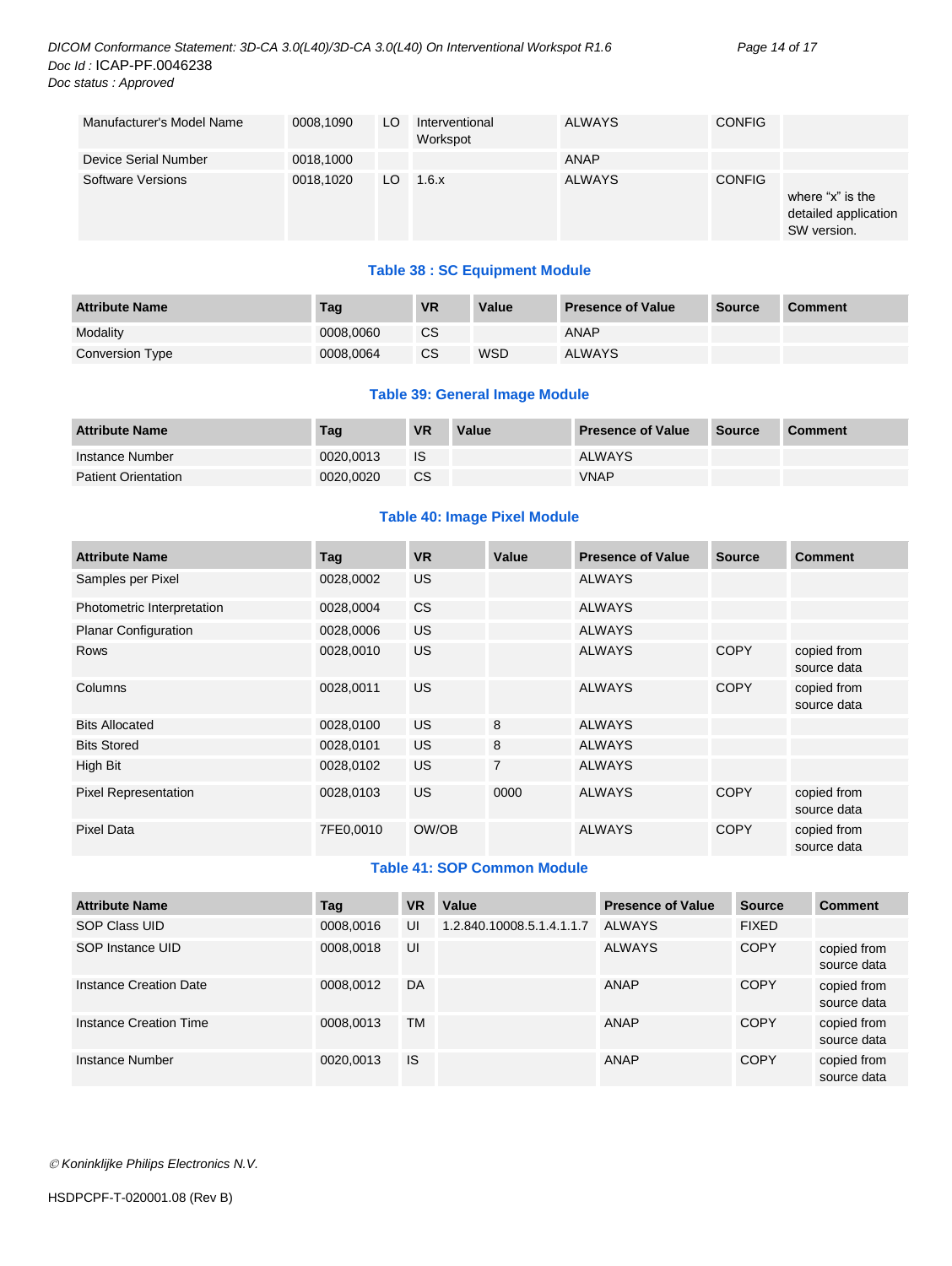#### <span id="page-14-0"></span>**2.1.2.5. Multiframe True Color Secondary Capture Image Storage SOP class**

#### **Table 42: IOD of Created Multiframe True Color Secondary Capture Image Storage SOP Class Instances**

| <b>Information Entity</b> | <b>Module</b>                        | <b>Presence Of Module</b> |
|---------------------------|--------------------------------------|---------------------------|
| Patient                   | <b>Patient Module</b>                | ALWAYS                    |
| Study                     | <b>General Study Module</b>          | <b>ALWAYS</b>             |
| <b>Series</b>             | <b>General Series Module</b>         | <b>ALWAYS</b>             |
| Equipment                 | <b>General Equipment Module</b>      | <b>CONDITIONAL</b>        |
|                           | <b>SC Equipment Module</b>           | <b>ALWAYS</b>             |
| Image                     | General Image Module                 | ALWAYS                    |
|                           | Image Pixel Module                   | <b>ALWAYS</b>             |
|                           | Cine Module                          | <b>CONDITIONAL</b>        |
|                           | Multi-Frame Module                   | ALWAYS                    |
|                           | Multi-Frame Functional Groups Module | <b>OPTIONAL</b>           |
|                           | SC Multi-frame Image Module          | <b>ALWAYS</b>             |
|                           | SOP Common Module                    | <b>ALWAYS</b>             |

#### **Table 43: Patient Module**

| <b>Attribute Name</b> | Tag       | <b>VR</b>     | Value | <b>Presence of Value</b> | <b>Source</b> | <b>Comment</b>             |
|-----------------------|-----------|---------------|-------|--------------------------|---------------|----------------------------|
| Patient's Name        | 0010,0010 | <b>PN</b>     |       | <b>VNAP</b>              | <b>COPY</b>   | copied from source<br>data |
| Patient ID            | 0010.0020 | LO            |       | <b>VNAP</b>              | <b>COPY</b>   | copied from source<br>data |
| Patient's Birth Date  | 0010,0030 | DA            |       | <b>VNAP</b>              | <b>COPY</b>   | copied from source<br>data |
| Patient's Sex         | 0010,0040 | <sub>CS</sub> |       | <b>VNAP</b>              | <b>COPY</b>   | copied from source<br>data |

#### **Table 44: General Study Module**

| <b>Attribute Name</b>      | Tag       | <b>VR</b> | Value | <b>Presence of Value</b> | <b>Source</b> | <b>Comment</b>             |
|----------------------------|-----------|-----------|-------|--------------------------|---------------|----------------------------|
| <b>Study Date</b>          | 0008.0020 | DA        |       | <b>VNAP</b>              | <b>COPY</b>   | copied from source<br>data |
| Study Time                 | 0008.0030 | <b>TM</b> |       | <b>VNAP</b>              | <b>COPY</b>   | copied from source<br>data |
| <b>Accession Number</b>    | 0008,0050 | <b>SH</b> |       | <b>VNAP</b>              |               |                            |
| Referring Physician's Name | 0008,0090 | <b>PN</b> |       | <b>VNAP</b>              | <b>COPY</b>   | copied from source<br>data |
| Study Instance UID         | 0020.000D | UI        |       | <b>ALWAYS</b>            | <b>COPY</b>   | copied from source<br>data |
| Study ID                   | 0020,0010 | <b>SH</b> |       | <b>VNAP</b>              | <b>COPY</b>   | copied from source<br>data |

#### **Table 45: General Series Module**

| <b>Attribute Name</b> | Tag       | <b>VR</b> | Value | <b>Presence of Value</b> | <b>Source</b> | <b>Comment</b>             |
|-----------------------|-----------|-----------|-------|--------------------------|---------------|----------------------------|
| Series Date           | 0008,0021 | DA        |       | ANAP                     | <b>COPY</b>   | copied from source<br>data |
| Series Time           | 0008,0031 | <b>TM</b> |       | ANAP                     | <b>COPY</b>   | copied from source<br>data |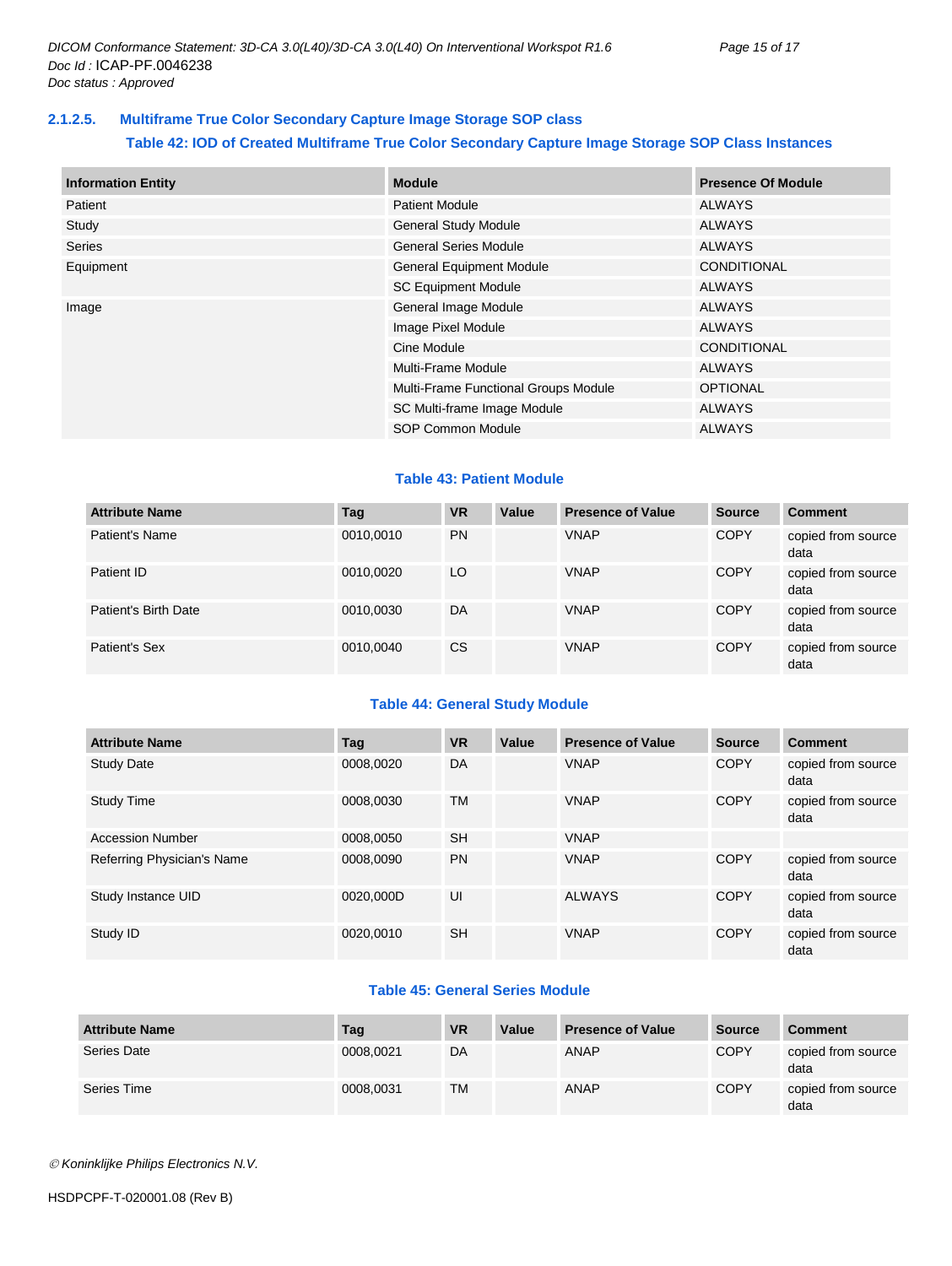#### *DICOM Conformance Statement: 3D-CA 3.0(L40)/3D-CA 3.0(L40) On Interventional Workspot R1.6 Page 16 of 17 Doc Id :* ICAP-PF.0046238 *Doc status : Approved*

| Modality                            | 0008,0060 | CS | <b>ALWAYS</b> | <b>COPY</b> | copied from source<br>data |
|-------------------------------------|-----------|----|---------------|-------------|----------------------------|
| Series Instance UID                 | 0020,000E | UI | <b>ALWAYS</b> | <b>COPY</b> | copied from source<br>data |
| Series Number                       | 0020,0011 | IS | ANAP          | <b>COPY</b> | copied from source<br>data |
| <b>Related Series Sequence</b>      | 0008,1250 | SQ | ANAP          |             |                            |
| >Study Instance UID                 | 0020,000D | UI | <b>ALWAYS</b> |             |                            |
| >Series Instance UID                | 0020,000E | UI | <b>ALWAYS</b> |             |                            |
| >Purpose of Reference Code Sequence | 0040,A170 | SQ | <b>VNAP</b>   |             |                            |

#### **Table 46: General Equipment Module**

| <b>Attribute Name</b>     | Tag       | <b>VR</b> | Value                      | <b>Presence of Value</b> | <b>Source</b> | <b>Comment</b>                                          |
|---------------------------|-----------|-----------|----------------------------|--------------------------|---------------|---------------------------------------------------------|
| Manufacturer              | 0008,0070 | LO        | <b>Philips</b>             | <b>ALWAYS</b>            | <b>FIXED</b>  |                                                         |
| <b>Institution Name</b>   | 0008,0080 | LO        |                            | <b>VNAP</b>              | <b>COPY</b>   | copied from source<br>data                              |
| Manufacturer's Model Name | 0008,1090 | LO.       | Interventional<br>Workspot | <b>ALWAYS</b>            | <b>CONFIG</b> |                                                         |
| Software Versions         | 0018,1020 | LO        | 1.6.x                      | <b>ALWAYS</b>            | <b>CONFIG</b> | where "x" is the<br>detailed application<br>SW version. |

#### **Table 47 : SC Equipment Module**

| <b>Attribute Name</b> | Taq       | <b>VR</b> | <b>Value</b> | <b>Presence of Value</b> | <b>Source</b> | <b>Comment</b> |
|-----------------------|-----------|-----------|--------------|--------------------------|---------------|----------------|
| Modality              | 0008.0060 | <b>CS</b> |              | <b>ANAP</b>              |               |                |
| Conversion Type       | 0008.0064 | CS        | WSD          | <b>ALWAYS</b>            |               |                |

#### **Table 48: General Image Module**

| <b>Attribute Name</b>      | Tag       | <b>VR</b> | Value | <b>Presence of Value</b> | Source | <b>Comment</b> |
|----------------------------|-----------|-----------|-------|--------------------------|--------|----------------|
| Instance Number            | 0020.0013 | <b>IS</b> |       | <b>VNAP</b>              |        |                |
| <b>Patient Orientation</b> | 0020.0020 | <b>CS</b> |       | <b>VNAP</b>              |        |                |
| Burned in Annotation       | 0028.0301 | <b>CS</b> |       | <b>ANAP</b>              |        |                |

#### **Table 49: Image Pixel Module**

| <b>Attribute Name</b>       | Tag       | <b>VR</b> | Value          | <b>Presence of Value</b> | <b>Source</b> | <b>Comment</b>             |
|-----------------------------|-----------|-----------|----------------|--------------------------|---------------|----------------------------|
| Samples per Pixel           | 0028,0002 | US.       |                | <b>ALWAYS</b>            |               |                            |
| Photometric Interpretation  | 0028,0004 | <b>CS</b> |                | <b>ALWAYS</b>            |               |                            |
| <b>Planar Configuration</b> | 0028,0006 | US.       |                | <b>ALWAYS</b>            |               |                            |
| Rows                        | 0028,0010 | <b>US</b> |                | <b>ALWAYS</b>            | <b>COPY</b>   | copied from<br>source data |
| Columns                     | 0028,0011 | US.       |                | <b>ALWAYS</b>            | <b>COPY</b>   | copied from<br>source data |
| <b>Bits Allocated</b>       | 0028.0100 | US.       | 8              | <b>ALWAYS</b>            |               |                            |
| <b>Bits Stored</b>          | 0028,0101 | US.       | 8              | <b>ALWAYS</b>            |               |                            |
| High Bit                    | 0028,0102 | US.       | $\overline{7}$ | <b>ALWAYS</b>            |               |                            |
| <b>Pixel Representation</b> | 0028,0103 | <b>US</b> | 0000           | <b>ALWAYS</b>            | <b>COPY</b>   | copied from<br>source data |